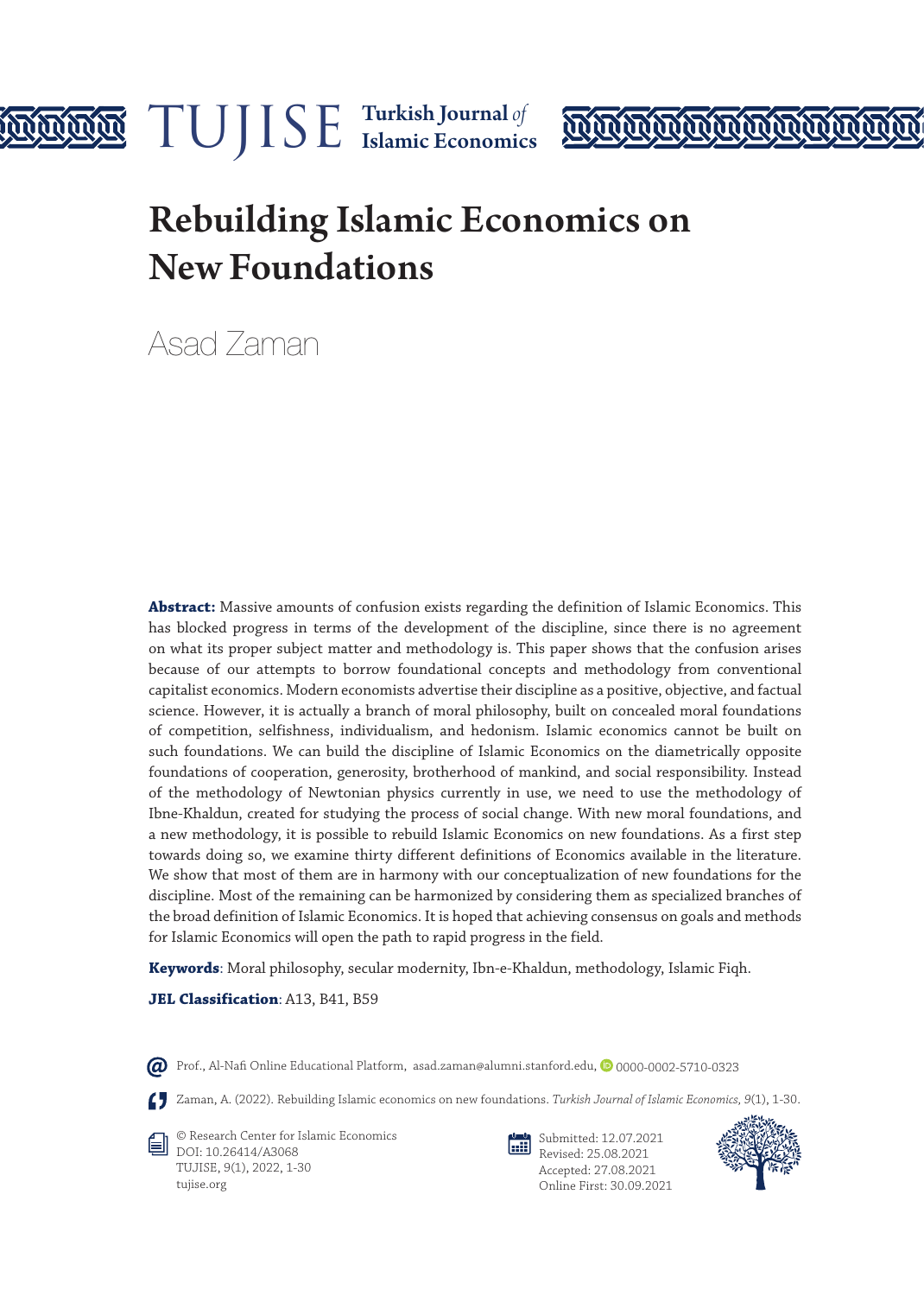## Understanding Western Social Sciences

Zaman (2021) explains how Western Social Sciences are built on generalizations based on historical experiences of European societies. The key historical experience which shaped modern Western Social Sciences was the Protestant Reformation initiated by the publication of Martin Luther's "95 Theses" in 1517. This shattered the unity of Catholic Church, and led to a period of ruthless and violent internecine warfare for more than a century. The capstone of this era of religious warfare was the Thirty Years' War, which involved all nations in Europe, and created death and destruction on massive scale. The origins of Western Social Science are founded on the lessons learnt from this historical experience, which were enshrined in the Peace of Westphalia in 1648:

1. State Sovereignty: each state is free to choose its own religion without external interference.

2. Rights of religious minorities to practice their faith in peace, without state interference.

Medieval theory of the state was built on religious foundations, which gave authority to the Church and the State as representatives of God on Earth. Following the Peace of Westphalia, it became an urgent necessity to rebuild both domestic and international political theory on "secular" foundations, which would be equally acceptable to all parties, with differing religious convictions. Tawney (1926) writes that "the secularization of political theory as the most momentous of the intellectual changes which ushered in the modern world".

Religious political theory conceptualizes society as a single body headed by a sovereign authority. Secular political theory reconceptualized society as a diverse collection of groups without a common religion. Since different sects do not submit to any common religious authority, social consensus must be invoked to create a collection of rules which all agree to live by. The "rule of law" is a replacement for the rule of God. Also, since the society does not have common goals, social consensus can be achieved only about "freedom" – allow all groups to pursue their own goals without interference. Private property and wealth provide the capability to different subgroups to pursue their own separate goals. Thus, freedom and wealth become the central collective goals of a secular society. In the political, economic, and social domains, these freedoms take the form of democracy, laissezfaire, and individualism. Zaman (2009) points out that the values of a secular society embodied in Western Social Science are diametrically opposed to Islamic values on many dimensions.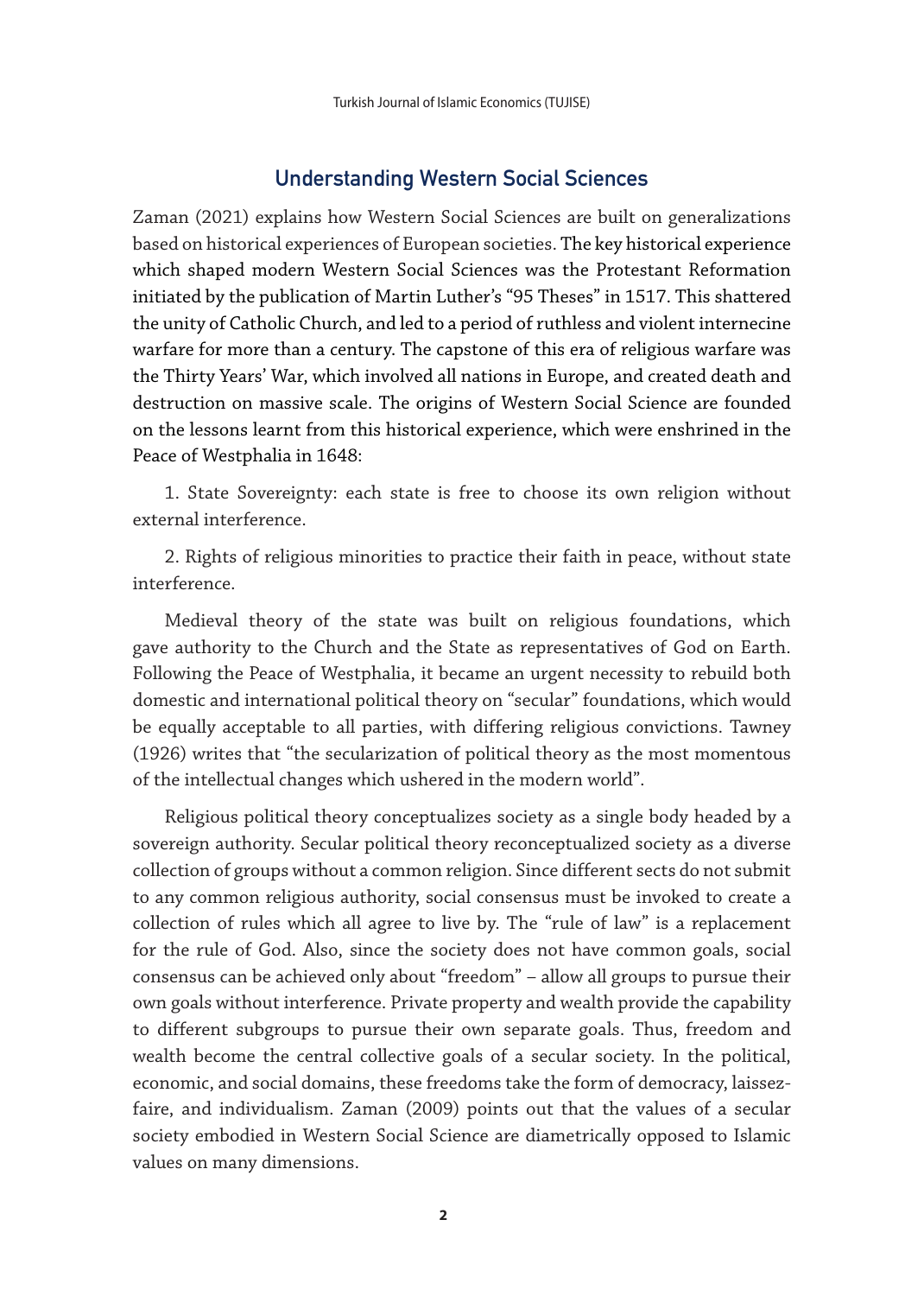The tortuous twists and turns from these origins to the radical reformulation of Social Sciences in the early 20th century are detailed in *A History and Philosophy of the Social Sciences* by Manicas (1987). He writes that modern social sciences took their current shape only in early 20<sup>th</sup> century, and were consciously patterned on the physical sciences. However, the methodology used to develop these social sciences was based on dominant misconceptions regarding the methodology of the physical sciences. These misconceptions about methodology led to the creation of the social sciences on an ideological basis. That is, the Social Sciences were developed to justify and promote as ideal, European institutions and social norms. Manicas writes that recognition of this ideological basis of the social sciences "*leads to the possibility of a thoroughgoing revolution in these domains of knowledge*." The impact of these fundamental errors in the foundations of the social sciences on university education have been discussed in detail in Reuben (1996). In this paper, I will omit recapitulation of this history, and turn to the more important task of the "*thoroughgoing revolution*" that becomes possible if we rectify these defects.

The battle of methodologies (*Methodenstreit*) in the late 19<sup>th</sup> century, and the triumph of logical positivism in the early 20<sup>th</sup> Century led to deep misunderstandings about the nature of human knowledge, and the appropriate methodology for acquiring this knowledge; see Hodgson (2010) for details. Diminishing prestige of humanities in early 20<sup>th</sup> Century led to the attempt to regain lost status by imitating the methods of the physical sciences, and using the term "social science" to signal parity of the epistemological claims with the physical sciences. To understand the problems created by this mis-conceived application of methods of physics to the study of human beings and societies, it is useful to break it down into two separate mistakes. The first mistake occurred in understanding the nature of the laws of physics based on a Newtonian paradigm, and the second mistake was in understanding the methodology of science based on logical positivism. These can be explained further as follows:

1. Newton's laws suggest that we live in a deterministic universe, governed by laws. Applying this to human beings and societies, means that the future is determined by the past, and our job as scientists is merely to study the laws of motion which govern societies, as well as the laws of human behavior. This excludes the possibility of visualizing a good society, and striving for positive social change.

2. Logical Positivism asserts (wrongly) that science is based purely on the observable phenomena. Thus, social science was based on observables, and ignored the essential role of human aspirations, as well as social effects of ideologies and visions which inspire communities to create social changes.

A detailed discussion of this double mistake is given in Zaman (22 Oct 2015c).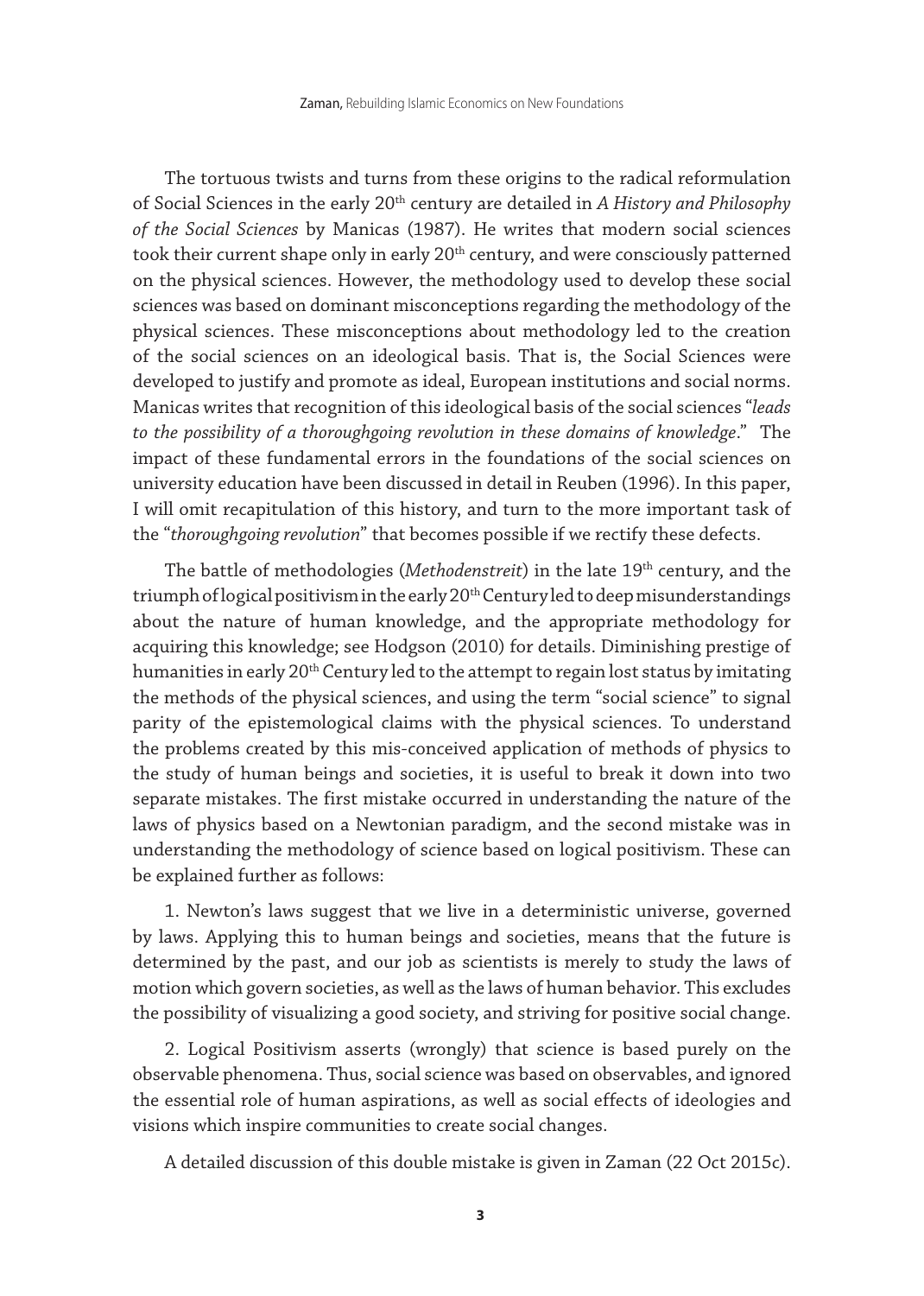# A Three-dimensional Approach to Social Sciences

The picture of a deterministic world created by a naïve interpretation of Newton's laws conflicts dramatically with our fundamental human experience: our choices affect the future. The inertia of academic knowledge systems is so strong that obsolete conceptions of the nature of the world, based on Newtonian physics, continue to guide social science methodology. In a deterministic system, our only job as "scientists", is to study the laws of motion; this corresponds to Friedman's perspective on methodology of positive economics. The conceptual frameworks generated by Quantum Physics opens the path to radically new methodological possibilities. In particular, the future can influence the past. Also, the present is not a deterministic outcome of the past, and there is room for spontaneity and creativity. These metaphors from Quantum Physics are strongly in conflict with Newtonian conceptions of the world, but also strongly aligned with our experienced reality. Our lives are governed by our visions for the future, and we choose actions and strategies for the present which depend on what we hope to achieve. Thus, causality runs backwards from our future goals to our present actions, in defiance of classical conceptions of causality. In this non-deterministic world, we must make present choices on the basis of normative judgments regarding desirable future outcomes. Raju (2015) provides some details of the physics which accommodates non-deterministic systems, which match our life-experiences.

The revolutionary message of Islam is the greatest gift of God to mankind. Revealed more than 1400 years ago, it changed the course of history. When the early Muslims struggled to build society in conformity with the ideals of Islam, their vision for the future shaped their present actions and the course of future history. Aligned with this perspective on history, we can construct a suitable methodology for Islamic economics on the basis of a three-dimensional approach built on the following foundations:

1. Normative Dimension: A vision of an ideal society sets the goal which we can strive for.

2. Descriptive Dimension: We must make an accurate analysis of where we stand currently.

3. Prescriptive Dimension: We must develop strategies to change the current situation towards the normative ideals.

We can also call this the Heart, Head, and Hands approach: the Heart tells us the direction to strive for and provides us with the passions and energies, the Head looks at our current position and maps out the strategies for change, and Hand works to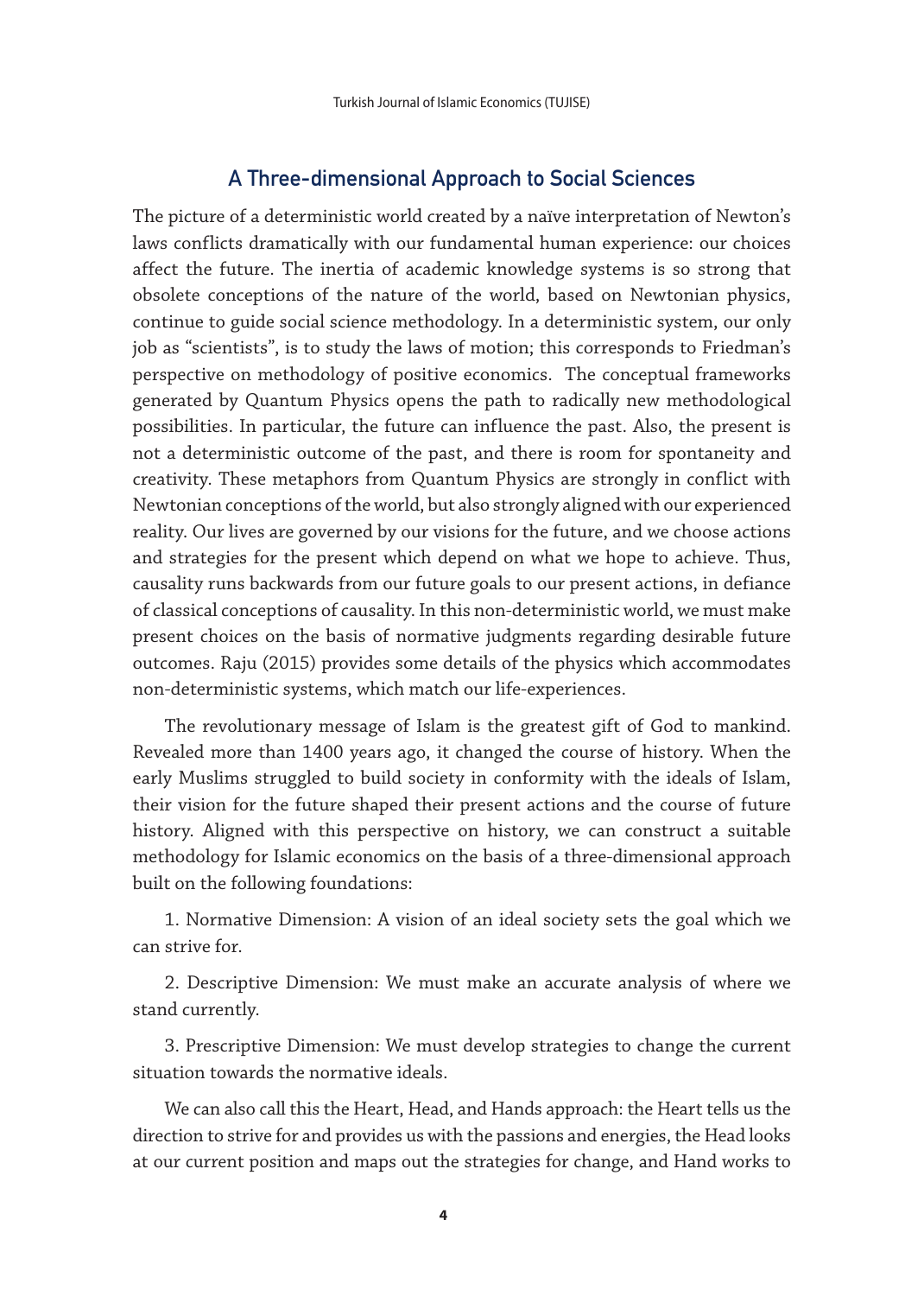create positive changes. This three-dimensional approach was introduced in Zaman (2019). We describe each of the three dimensions in somewhat greater detail:

**Normative Dimension**: According to a common misconception, the normative ideal of an Islamic society consists of 100% Muslims living 100% according to Islam. In fact, even in the best of times (Khairul-Quroon), there were hypocrites, unbelievers, battles, and many different types of evil co-existed with the good. Even at the time of creation, it was known that man would enter into evil, spill blood, and cause many kinds of trouble on the Earth. Islam has an action-oriented approach, in contrast with the outcome-oriented approach of modern economics. The ideal state is one in which we are engaged in the struggle for the good, and struggle against oppression and injustice. Success in these struggles is not required of us. The normative dimension of Islam explains the ideals for which we must strive, and also explains the process: how we should strive for establishment of the Deen. The normative ideal is to be engaged in the struggle for positive change, not to have arrived the desired destination.

**Positive Dimension**: The Quran recognizes that the ends that we strive for are diverse. To understand human behavior, we must understand the different varieties of goals which motivate human beings. An accurate description of human societies will recognize that human beings are attracted towards worldly goals like wealth, power, women, material possessions, luxuries, etc. At the same time, our hearts have been built with the capacity to recognize good and evil. The description of the human heart as a battleground between good and evil leads to a substantially more sophisticated understanding of human behavior than that given by modern economic theory. In a similar way, we need to recognize institutions as embodiments of the collective purpose of a society. For instance, Banks embody the spirit of accumulation of wealth which is the driver of capitalism. In contrast, Awqaf embody the spirit of generosity, cooperation, and social responsibility which are the foundations of an Islamic society.

**Transformative Dimension**: How can we transform human beings, social and economic institutions, and the rules and regulations of a society, in order to bring them in line with Islamic ideals? A three-dimensional approach is suggested for this purpose.

1. Individuals: Tazkiya, or purification of the heart, is the key driver of change. This replaces base desires of the Nafs, by higher spiritual goals.

2. Institutions: Capitalist institutions are built on the spirit of adversarial competition. Islamic institutions seek to foster cooperation and build social capital.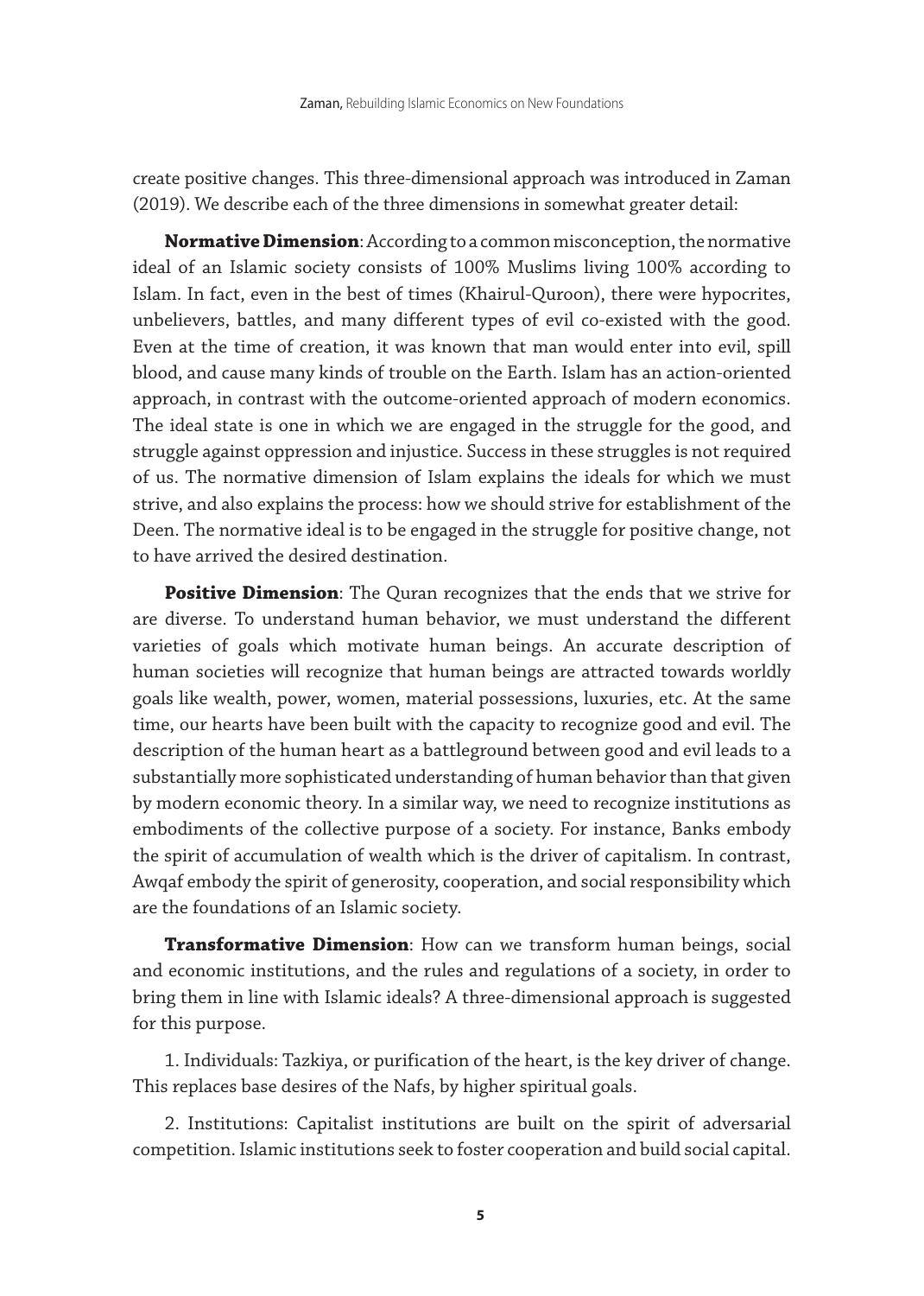3. Regulations: Western law is adversarial – both parties compete, and the stronger party wins. Islamic law is based on a cooperative search for justice, where both parties seek to recognize and obey the orders of Allah in situations of conflict.

It is clear the modern economic theory is based on entirely wrong foundations, an invalid application of scientific methodology to humanities. For the physical world, there is no sense in specifying normative ideals, and attempting to change the laws of physics towards our desired ideals. However, the social world is shaped by our efforts, and there is no sense in treating it as subject to unchangeable universal invariant laws, which are valid across time and space. In this paper, we take an alternative methodological approach which is in harmony with Islamic principles. Islamic specifies the ideals for us, and Islamic social science is about the struggle to create these ideals at individual, social and institutional levels within our societies.

# A New Methodology for Social Sciences

The visionary message of Islam transformed the lives of Muslim, and went on to create social transformation over the entire globe. A methodology adapted to Islam must re-conceive the subject matter of "Social Science" as the study of social change. Current methodology based on universal time-invariant Newtonian laws, must be rejected, since the concept of social change cannot even be conceived of within this framework. All study of social change processes must be based on Ibn-e-Khaldun's seminal work, which initiated the study of historical processes of social change. In the preface, Ibn-e-Khaldun (1958) writes that "the condition of the world and of nations, their customs and sects, does not persist in the same form or in a constant manner. There are differences according to days and periods, and changes from one condition to another. This is the case with individuals, times, and cities, and, in the same manner, it happens in connection with regions and districts, periods and dynasties." He goes on to formulate broad general principles which govern the process of social change, and also mentions the uniqueness of his approach to history: "It should be known that the discussion of this topic is something new, extraordinary, and highly useful." In a nutshell, Ibn-e-Khaldun studies the social change process as driven by interactions between different social groups united by a group identity, and subjected to external drivers of change. All later historians of social change borrow from, and build upon, these principles. Many leading historians have explicitly acknowledged the influence of Ibne-Khaldun.

Among these later historians, the work of Karl Polanyi in "The Great Transformation: The Political and Economic Origins of Our Times" is especially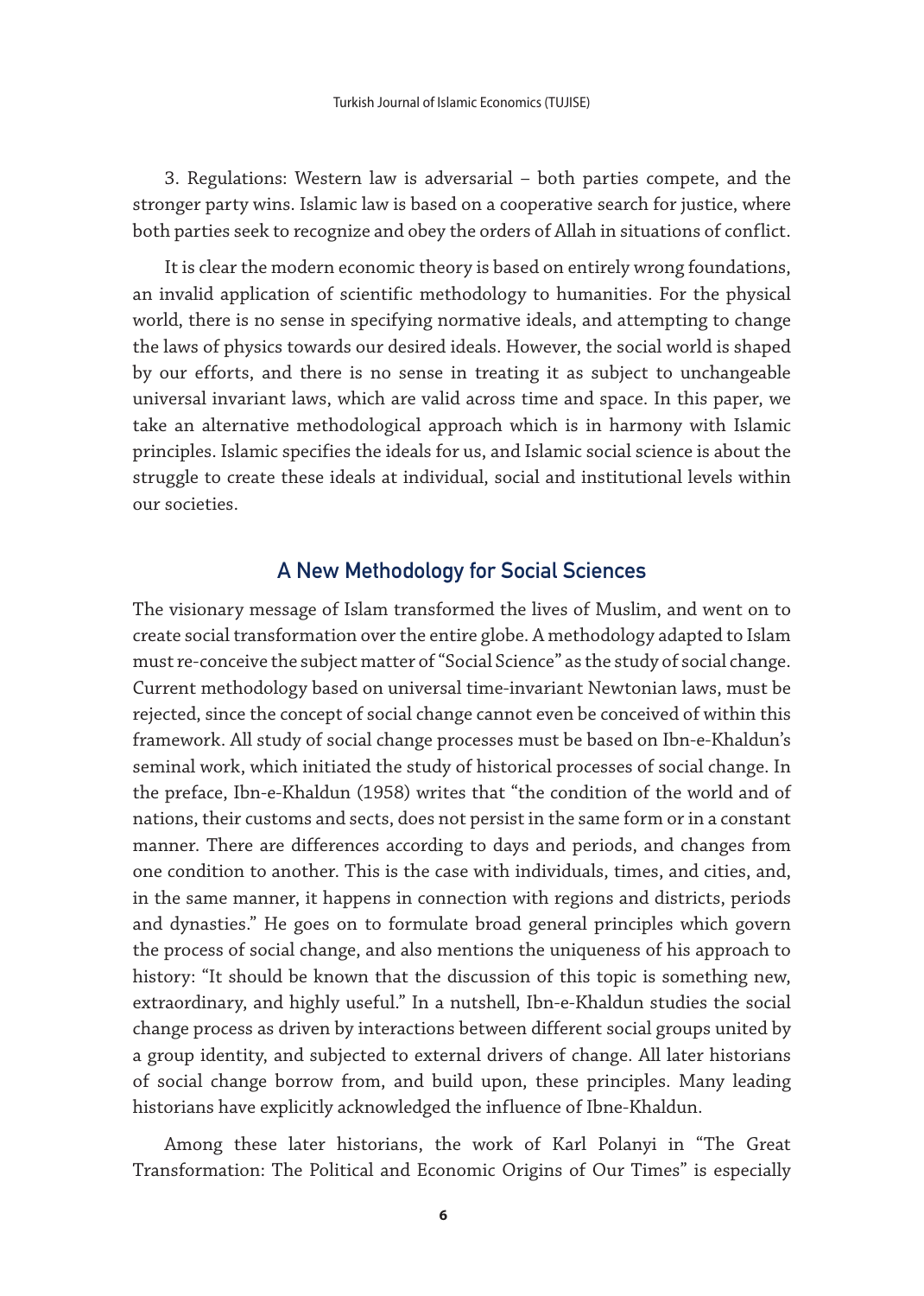relevant to the study of Islamic Economics. Karl Polanyi studies the radical process of social change which transformed European Christian societies to secular modern capitalist societies. The implications of the historical origins of capitalism for Islamic Economics have been studied in detail in Zaman (2010). In order to create an Islamic Economy, we must reverse the changes created by this process of social transformation in Europe, which now covers the globe. Studying how this change came about is extremely helpful for this purpose. The following principles for the study of social change come from Ibne Khaldun, and from the adaptation and development of his methods by Polanyi:

1. Societies reproduce themselves by training and educating the younger generation to replicate the social structures of the older generation.

2. Social transformations are created by changed circumstances which disrupt this self-replication, and initiate the process of social change.

3. Social change has differential impact on different social classes, harming some and helping others. Social change occurs as a result of interactions of these classes in their struggle to benefit from, or to avoid harm from, these changes.

4. Social change occurs simultaneously in all three dimensions: social, political, and economic. To these, we may add the fourth environmental dimension, which has become increasing important in the recent past. These dimensions cannot be studied in isolation since they inter-act with each other.

5. Theories – economic, political, and social – are created by classes favorably or adversely affected, in order to understand the process, and to devise strategies to control and manipulate the change in favorable directions. Theories cannot be understood outside of the historical context in which they emerged.

6. The process of social change can create, strengthen, weaken, or eliminate social classes. Generally speaking, no single class has sufficient power to enforce its will on others. Thus, theories to describe social change must be crafted to have broad appeal, even if they actually favor the interests of some small and powerful class. Theories must be analyzed relative to the class interests, and dominant power structures within a given society.

7. Different classes develop policy responses to social change according to the theories they develop for analyzing these changes. These policy responses, and outcome of power struggles between different classes, shape the historical outcomes. Thus, history is shaped by theories which are used to analyze the historical experience.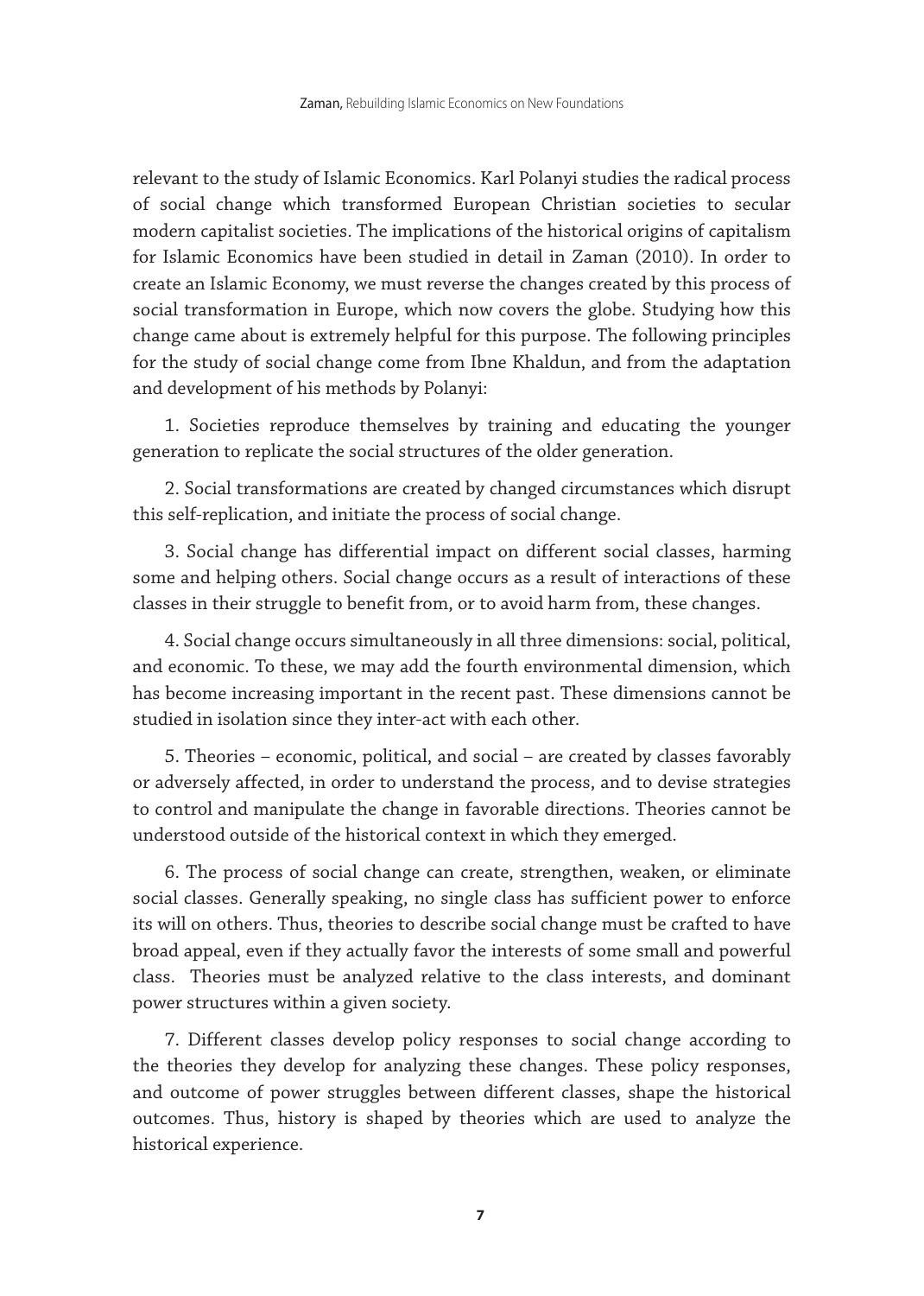8. Collective intentions, or social goals, can become effective only when embodied in the concrete form of social institutions. Thus, the process of social change must be studied via the institutions. However, it is not the institutions themselves which are the drivers of change. Rather, the group interests represented by the institutions shape and limit institutional activities.

Study of the transformation in European societies and accompanying transformations in Islamic societies, which proceeded along economic, political, social, and environmental dimensions, is a huge task. As the journey of a thousand miles begins with a single step, so we shall start by a study of the first question: what should we take to be the subject matter, methodology, and goals of Islamic Economics? We will provide a review of the definitions of both conventional Economics and Islamic Economics. Most of these have been collected and discussed in Hafas Furqani (2018) and Shameem Siddiqui (2011). To avoid massively expanding the bibliography, sources cited in these two papers will be referenced as [HF] and [SS] respectively – these papers may be consulted for the citation to the original sources of the definitions.

# Eurocentric Economics: Definitions & Methodology

As documented in Zaman (Apr 7, 2021a), Islamic Economics was created as a response and a counter to conventional Eurocentric Economics. Because of these historical origins, we must start by studying the conventional approach to modern economics. Modern economics pretends to be universal, even though it encapsulates a strongly Eurocentric worldview and institutional structure. This thesis has been most adequately presented and defended by Timothy Mitchell (2002):

*The possibility of social science is based upon taking certain historical experiences of the West as the template for a universal knowledge. Economics offers a particularly clear illustration of this. Certain forms of social exchange, contract law, disposition of property, corporate powers, methods of calculation, dispossession of labor, relationship between public and private, organization of information, and government regulation that were formalized in western Europe in the nineteenth century as "market exchange" were abstracted by economics into the framework of a social science. The new science ignored the importance of a larger structure of empire in making possible these domestic arrangements. At the same time, it presented these categories and arrangements as a general standard, for both scientific knowledge and social practice. Every country in the world was now to be measured and understood in relation to this universal model*.

To understand modern economics, we must strip it of its pretensions to be a universal science, on the pattern of Newtonian Physics. Instead, we look at how the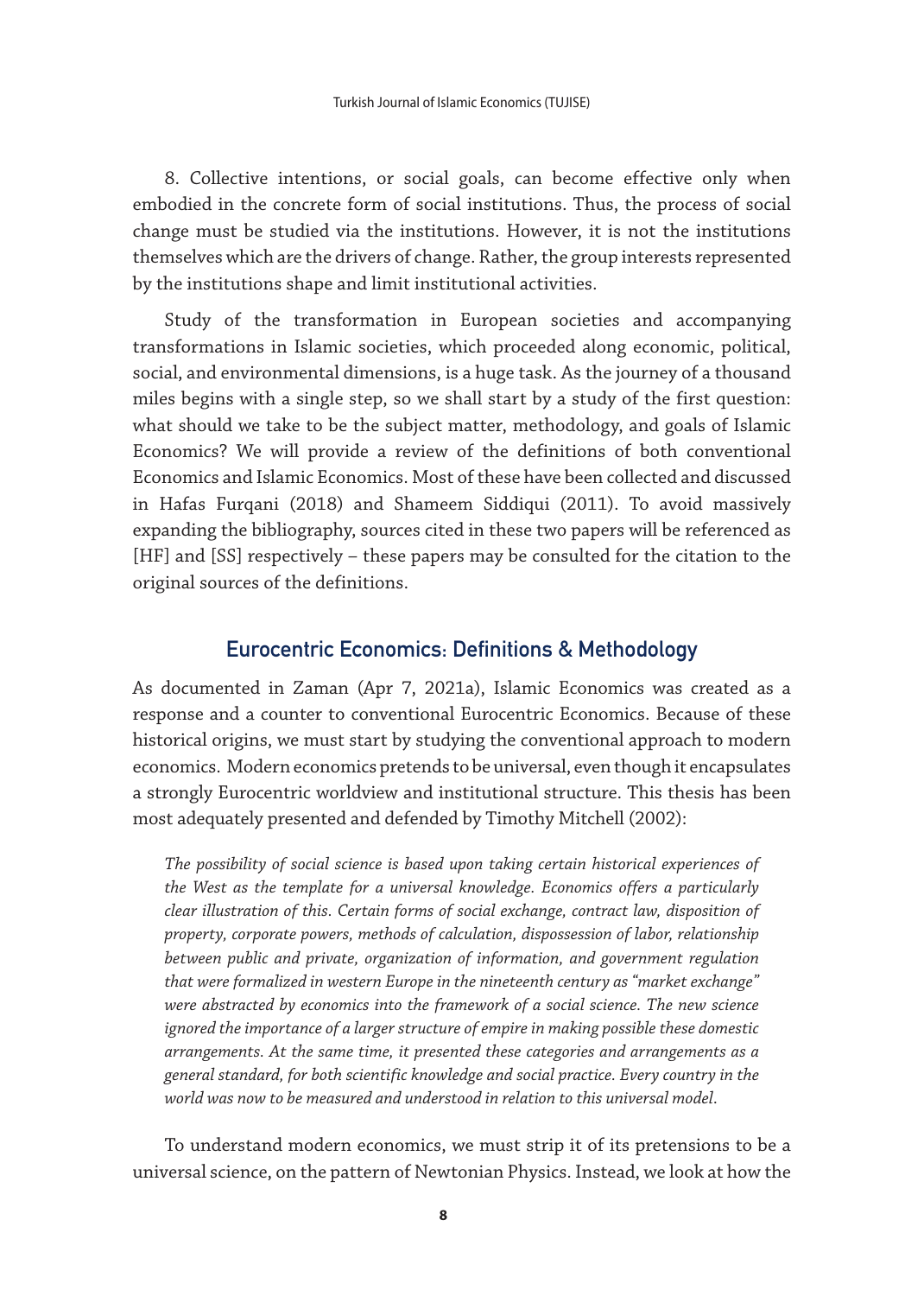theory has evolved through time, strongly shaped by the historical experiences of European societies. The birth of economics in Europe in nearly unanimously dated to Adam Smith, who defines the subject as follows:

Adam Smith [SS]: Political economy proposes two distinct objects: first, to provide a plentiful revenue or subsistence for the people; and secondly, to supply the state or commonwealth with a revenue sufficient for the public services.

Note that such a definition could not contemplated in society governed by Christian principles: "the love of money is the root of all evil" & "it is easier for a camel to go through the eye of a needle than for a rich person to enter the Kingdom of God!". Smith could define economics in this way only because of the waning of religious influence, and the rise of secular modernist thinking. In this modern economics, shaped by Smith, the normative goals for both the society and individuals within the society are the pursuit of wealth.

When Smith published his work, 'political economy' referred to 'the art or practical science of managing the resources of nations, so as to increase its material wealth'. Smith conceived his project *holistically* and as substantially *practical,* not analytical. Successors of Smith accepted the broad outlines of his definition, but were concerned with transforming this historical and qualitative effort into a "science". But where would the "laws" of this science come from? Mill (1844) settled this "unsettled" question in his definition: The new science was to be based on the "laws" of human nature:

John Stuart Mill [SS] : The science which treats of the production and distribution of wealth, so far as they depend upon the laws of human nature.

Karl Marx plays a central role in any history of evolution of economic thought. He observed the enormous amount of injustice and exploitation of laborers in the industrial economy, and characterized capitalist economies in the following terms:

Karl Marx: Capitalist economies are driven by class conflict between capitalists and laborers. Capitalists maximize profits by massive amounts of surplus production, and increasing exploitation of labor. The increasing inequality and oppression cannot be sustained in the long run, and will lead to a revolution by the laborers. The post-revolution communist economy will remove inequality by placing the means of production in the hands of the government. Production, distribution, and consumption will be done justly and equitably.

Karl Marx was the last of the "moral philosophers". The Newtonian perspective led to the misconception that economics was driven by laws, and our moral evaluations play no role in a study of economic laws. Nonetheless, classical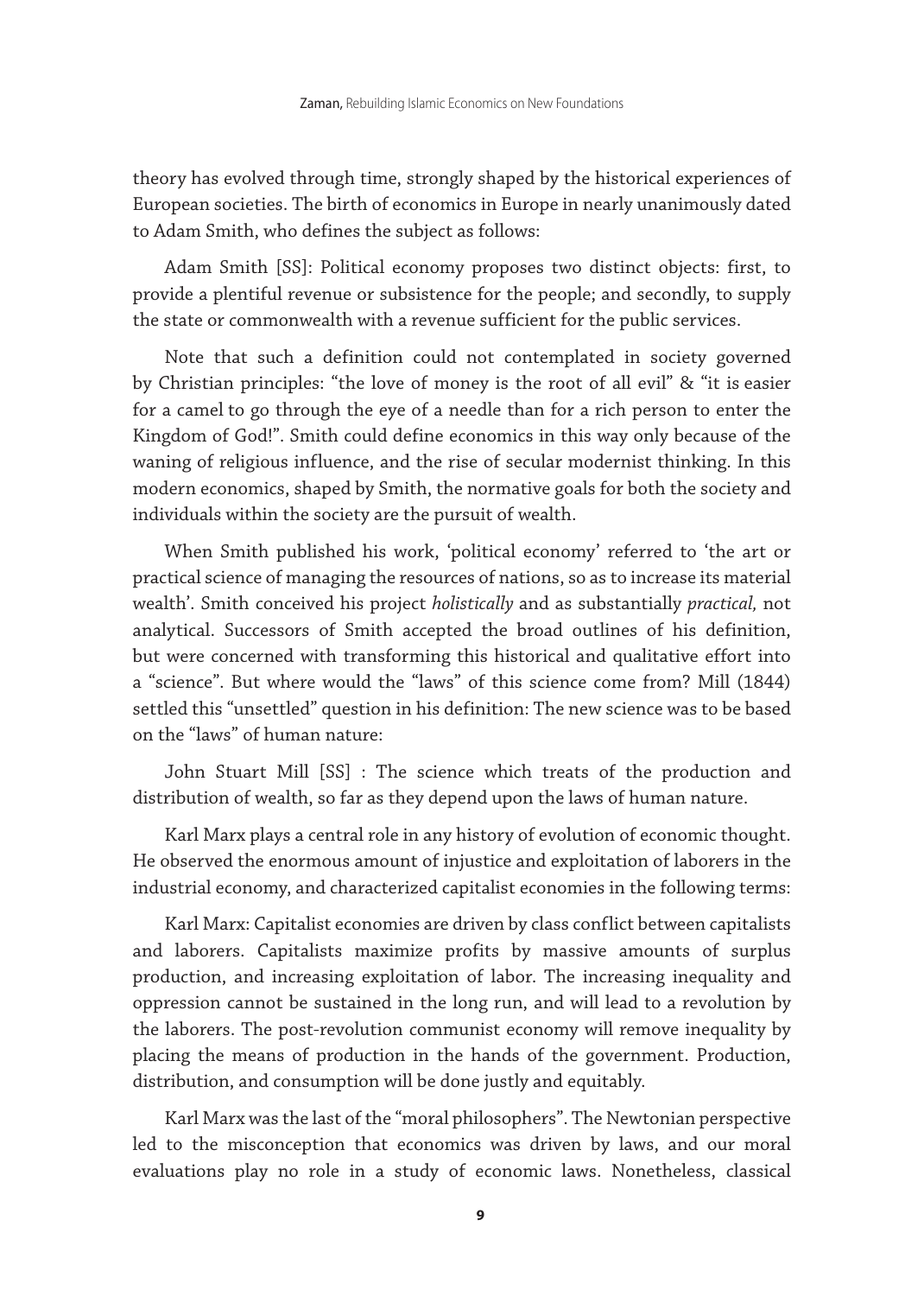economic theory was concerned to refute Marx, and show that capitalist economic systems produced the best possible economic outcomes, and divided wealth equitably between capitalists and laborers. The last of the great classical economists characterized economics as having a dual objective: the study of wealth, and that of human behavior:

Alfred Marshall [SS]: Political Economy or Economics is a study of mankind in the ordinary business of Life; it examines that part of the individual and social action which is most closely connected with the attainment and with the use of material requisites of well-being. Thus, it is on the one side a study of wealth; and on the other, and more important side, a part of the study of man.

Classical economists considered material well-being of human beings as their central object of study. A radical transition took place in the early 20th Century under the influence of logical positivism. According to this philosophy, science was concerned purely with observables, in contrast to religion, which dealt with unobservables. Concerned to protect the image of economics as science, economists searched for a way to eliminate the "unobservable" well-being from the definition of economics; see Cooter and Rapaport (1984) for details. Lionel Robbins came up with the modern definition, which looks at observable choices of human beings rather than the unobservable sensations of well-being which arise from consumption of goods:

Lionel Robbins [SS] Economics is the science which describes human behaviour as a relationship between (given) ends and scarce means which have alternative uses.

This last transition cut all possible connections with Islamic views of economics. By replacing "material well-being" with the science of choice, the crucial distinction between needs and wants was lost. Instead, the notion of "consumer sovereignty" came into existence: all needs, wants, desires, must be treated on par, and we cannot question the origin of these desires. Wellbeing allows us to differentiate between the needs which are necessary for survival from those desires which are whimsical, and do not contribute to welfare. But consumer sovereignty blocks the possibility of making such distinctions. From the Islamic point of view, two consequences are of central importance:

1. The Shari'a encourages fulfillments of needs and enjoyment of comforts, but prohibits the pursuit of idle desires. Thus the "scarcity" methodology which does not distinguish between needs and wants is not compatible with an Islamic approach to economics. The issue of whether or not we should try to fulfill wants is a purely normative one. Zaman (2012) shows that scarcity emerges only if adopt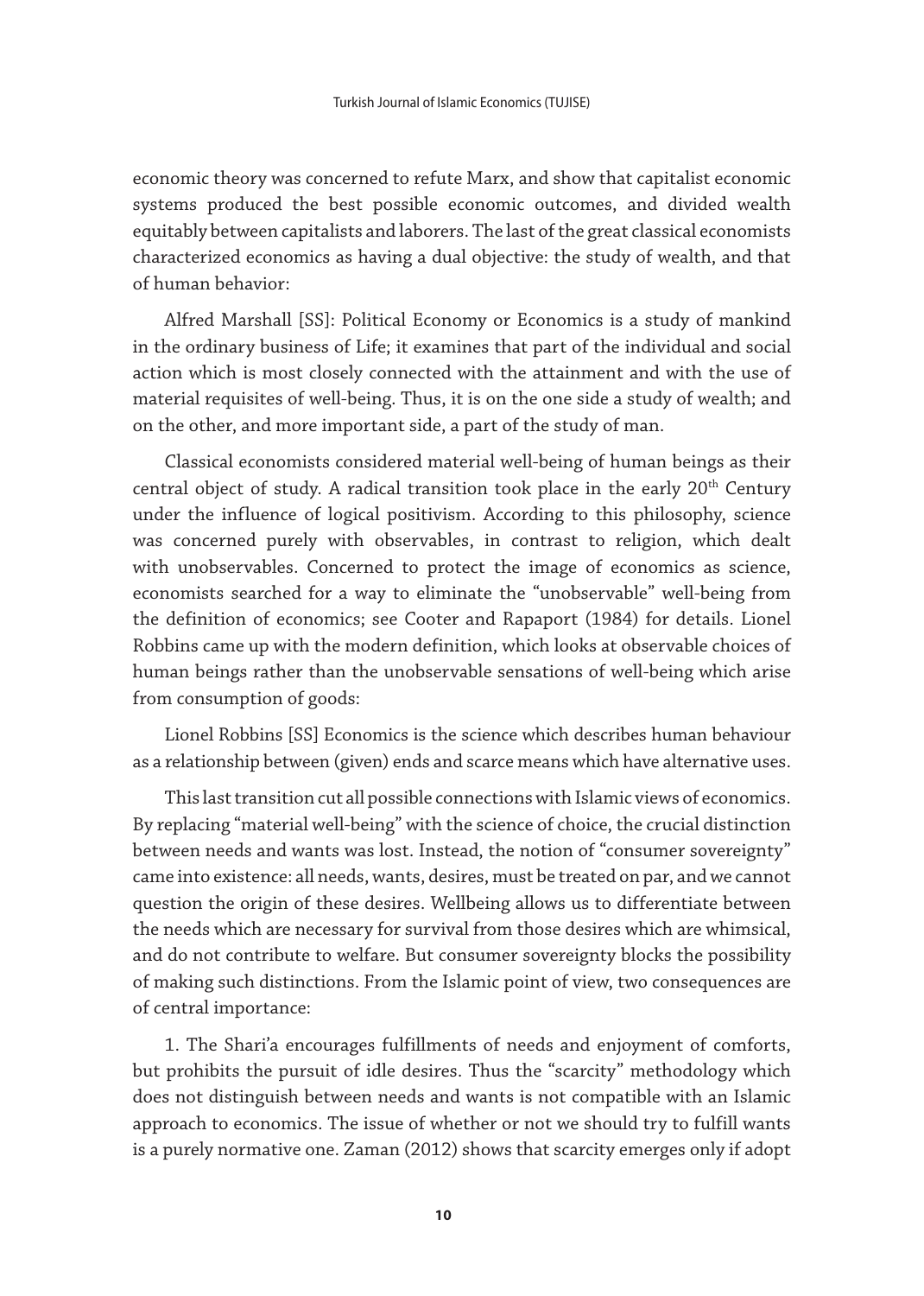the hedonist and utilitarian norms which encourage fulfilment of all desires, without questioning the source of the desire.

2. Needs are bounded and can be fulfilled. Wants are unbounded, and increase further when they are fulfilled. As I have shown in "Scarcity: East and West" (Zaman 2010), there is no scarcity if we confine the task of economics to the fulfilment of needs only, and not wants. Unlike Eurocentric Economists who take it as their job to fulfill all needs and wants, without questioning their origin, Islamic Economists must differentiate between the two.

Gandhi famously said that "there is enough for everyone's need, but not enough for everyone's greed". The World Bank defines the poverty line as \$2 per day, and estimates that there are about a billion people below the poverty line in 2020. Estimating the poor's own resources at \$200 Billion, This means that about \$500 billion would be needed to eliminate poverty from the world. The US discretionary defense budget is more than \$700 billion. The world cosmetics industry is worth around \$400 billion. UN FAO estimates that about \$300 billion of food is wasted annually. There is a whole class of goods meant purely for conspicuous consumption – the consumer displays the purchase as a symbol of wealth. The value of goods which can be classified as "useless" runs into trillions of dollars, by any reasonable criterion of uselessness.

Examining these figures leads to the realization that "scarcity" is a scam. The problem is "Israf" and "Tabzeer", as Islam teaches us. There is a vast amount of resources available for all human beings on the planet. The problem is the lack of understanding that we are all one family, sons and daughters of Adam and Hawwa AS. The concept of "scarcity" suggests that poverty exists because "there isn't enough for all". In fact, there has always been plenty to provide amply for the needs of all, if we recognize the rights of the poor in the wealth of the rich.

In this very brief history of the development of definitions of economics, our main concern has been to link the definitions to historic developments in European thought. This is meant to clarify that definitions emerge, not out of some abstract conception of the "search for truth", but in response to historical needs and intellectual fashions. Logical positivism, which was enormously popular in the early 20<sup>th</sup> Century, had an equally spectacular crash in the latter half of the 20<sup>th</sup> Century. Since current foundations of economics are based on logical positivism, a necessary consequence should have been the re-consideration of these foundations. But, for various complex reasons, this has not taken place. For more details, see Zaman (2013). Economists remain strongly committed to central propositions of logical positivism, even though this philosophy has collapsed completely. One of the main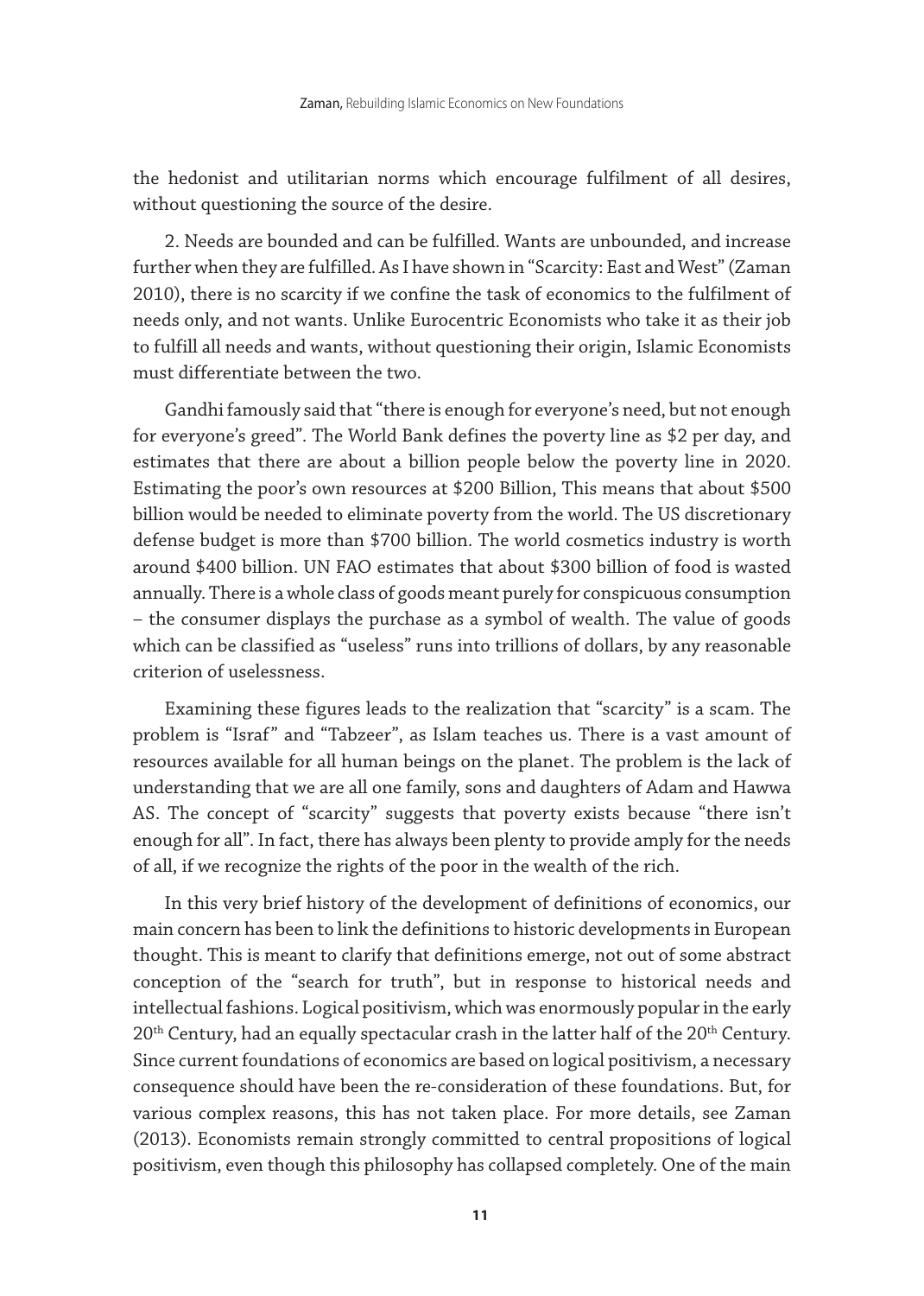reasons for this is intellectual inertia. Thousands of economists trained upon these false foundations are in senior positions in academia, government, and the private sector. Thousands of fresh Ph.D. trained in the same way graduate every year. There is a strong vested interest in maintaining current intellectual structures, which prevents the possibility of a revolution in the heartland of capitalism. This provides with a golden opportunity to build Islamic Economics on revolutionary new foundations, and create a viable alternative to Eurocentric Economics.

# A Two-step Strategy for Development of Islamic Economics

As we seek to rebuild Islamic Economics on new, non-Eurocentric, foundations, one of the first questions we face is the scope and audience for this new theory. As we will see, the proposed definitions of Islamic Economics are divided on this question. While the majority of authors specialize the applications of Islamic Economics to Muslims and to Islamic Societies, some of the key authors feel that the message of Islam is universal, and teachings of the Quran applicable to all human beings. Therefore, our discipline of Islamic Economics should also be universal. In this controversy, I believe that we must use a two-step strategy. For initial product development, both on the theoretical and the practical front, we should limit our intended audience to Muslims only, and target Islamic countries for applications. It is only at a later stage that efforts to engage with the West will prove useful. Four reasons for this two-step strategy are listed below.

**First**, it seems an impossible task to try to convince those who disagree with us about the fundamentals of Islam about the validity or rationale of Islamic economics. Furthermore, there is substantial loss to us from making such an attempt. Islam is indeed universal, but it is up to us Muslims to demonstrate this by providing a living model. We cannot ask the West to live according to Islamic principles when we do not do so ourselves.

**Secondly**, any genuine Islamic Economics must take Quran and Hadeeth as axiomatic. This assumption is not shared with a Western audience. Any article addressing a Western audience will necessarily compromise on this issue. Ground rules of Western intellectual discourse do not permit appeal to religious authority, in direct contrast and conflict with rules of Islamic intellectual discourse. This means that to talk to the West, we must forego the natural language of discourse, grounded in fourteen centuries of Islamic tradition, for Islamic Economics. This imposes huge costs; we must defend Islamic principles on rational grounds, without appeal to Wahy. One cannot afford to discuss and establish from scratch foundational principles, if we are going to build upon them. Confining ourselves to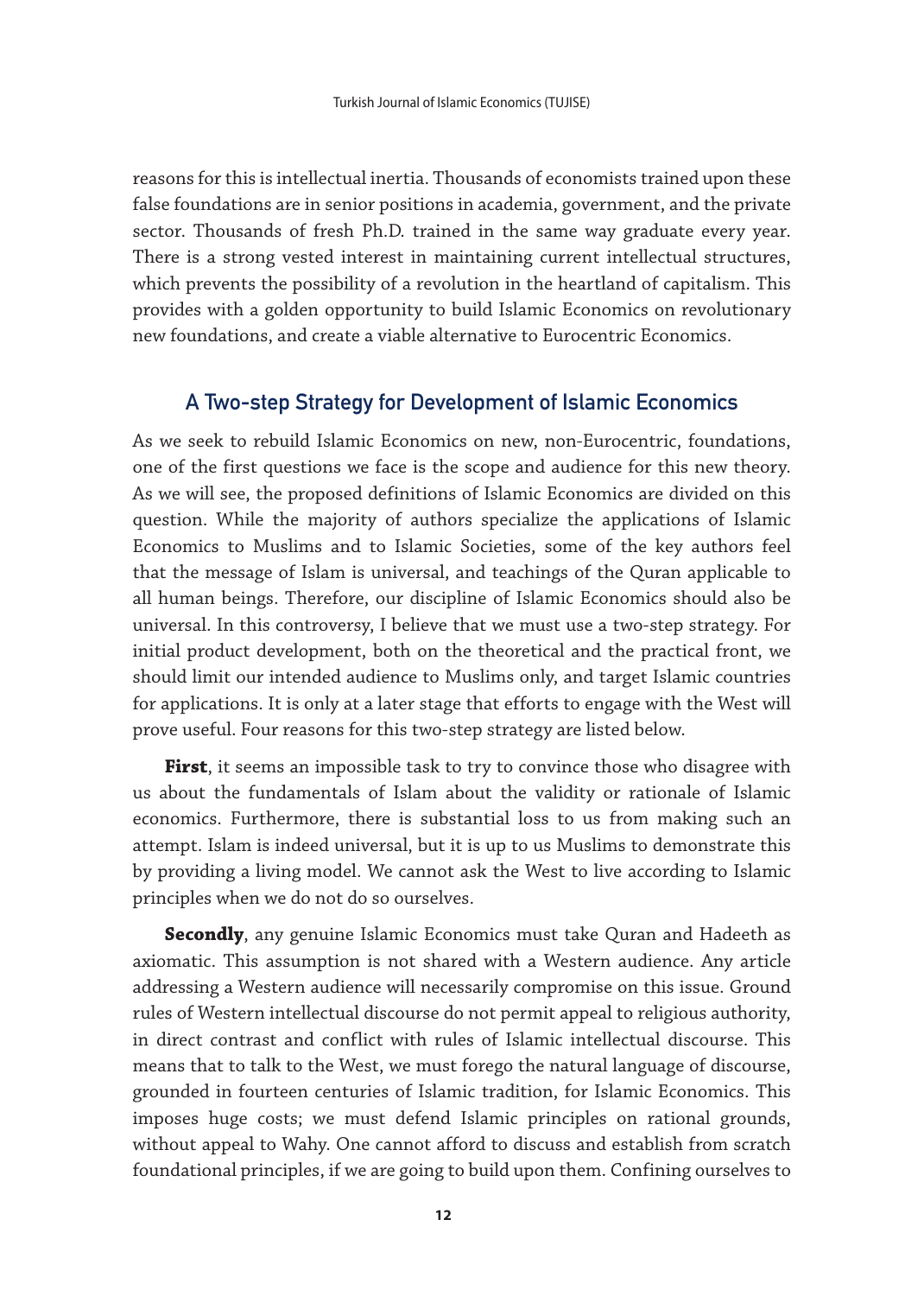discourse which can be published in a Western journal means abandoning our own rich intellectual tradition. This is a huge cost to pay for the attempt to be universal.

**Thirdly**, conventional mainstream economists do not tolerate dissent, and have successfully marginalized many different types of critics, all of whom had legitimate and even powerful critiques. It is virtually impossible that they would tolerate the radical dissent that a genuine Islamic economics would represent. Thus, it seems like a futile and wasted effort to try to communicate with them, and to bring them on board. At the same time, making such efforts would be very costly in terms of diverting us from our main objective, which is to create a model Islamic economy based on radically different principles from the greed and competition at the heart of the capitalist economic system.

**Fourthly**, Islam offers an alternative vision of a society based on cooperation and community harmony, people who take care of each other in times of need, and an economic system to match. Historically, Islamic civilization has taken much better care of its disadvantaged and poor, as well as minorities (by offering them religious and cultural freedom), than any others, including current European civilizations. Looking at the poor state of Islamic societies today, many are skeptical and dubious about these statements and regard them as myths and idealizations of the past. However, it is on the record that about one third of the land in the Ottoman Empire was devoted to Awqaf, meant for benevolent and charitable projects, and served entirely by private citizens. Studies of charity even today show that Muslims give much more to the poor than comparably endowed communities. Success in Islamic economics will not depend on theoretical developments, but will depend on our ability to create a transformation in our society which serves as a model for others. Obviously, we cannot hope to create this transformation in the West, which does not share our ideals and goals. In particular, Eurocentric economics is built on foundations of greed, hedonism, individualism, which are opposed to Islamic ideals of generosity, cooperation, and social responsibility. We must first create a living model within Islamic societies, before we can export it to the rest of mankind. This is why it is essential to target our efforts towards Muslims in the first instance.

### A Coherent Approach to IE: Unity in Diversity

In the previous sections we have sketched the thesis that modern economics is founded on an obsolete methodology based on Newtonian physics, which is not suitable for the study of human beings and societies. We have also sketched a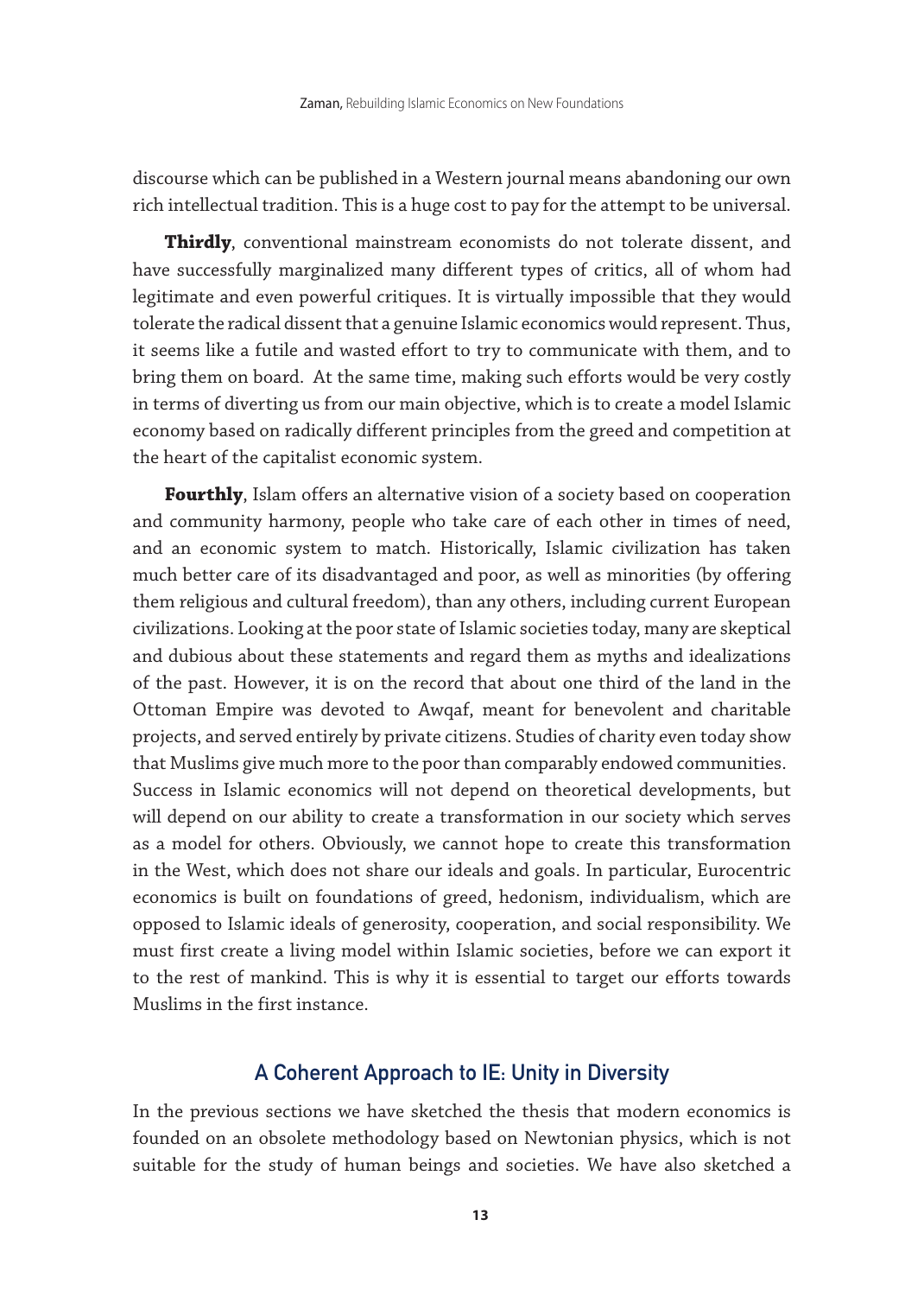three-dimensional methodology which gives primacy to the normative goals as the driver of social transformations which are of central importance for humanities. Within this conceptual framework, we can articulate a definitive subject matter and methodology for Islamic Economics which can form the basis for a radical approach to subject, rebuilding the discipline on new foundations. Hafas Furqani (2018) and Shameem Siddiqui (2011) have both provided an extensive discussion of alternative definitions of economics and Islamic Economics. In our discussion below, we will use [HF] and [SS] to cite these two articles, where the original quotes and references to original sources can be found. Our goal is to create a coherent picture of the discipline by resolving the conflicts, and combines the area of agreement, to create a common platform for the future of the discipline. The methodology of "تطبيق", harmonizing conflicting views, is one of the essential elements of the art of Fiqh.

Our resolution of the conflicts is based on a simple but fundamental insight: modern economic continues to be a branch of moral philosophy, exactly as it originated. This normative status has been concealed because of methodology borrowed from Newtonian physics, which creates the false impression that there are "laws" of economics. . Gutting & Oksala (2003) express the central message of Foucault as: "*modern human sciences (biological, psychological, social) purport to offer universal scientific truths about human nature that are, in fact, mere expressions of ethical and political commitments of a society*". In fact, the laws of the economic system are chosen by us. We can choose between different varieties of capitalism, communism, socialism, and various types of welfare states. This was clearly understood by the founding fathers of Islamic Economics: they offered an Islamic Economic system as a radical alternative to capitalism, communism, and socialism, the economic systems developed in the West.

Modern Economics is the religion (way of life) of secular modernity, based on the use of Eurocentric ethical and political frameworks to solve economic problems. Once this is understood, the path to an Islamic alternative becomes crystal clear. We should use the ethical and moral framework of the Quran and Sunnah to solve modern economic problems. In striving for unity, it is encouraging to note that the majority of existing definitions of Islamic Economics actually arrive at exactly this conclusion. They express the identical conception of IE, framed in slightly different terminology. There are two common mistakes in applying this methodology:

i. Using ancient fatawa designed for pre-modern economic systems. We cannot construct an Islamic monetary theory by copying the fatawa regarding money of the ancient jurists, which were designed for different financial systems. To understand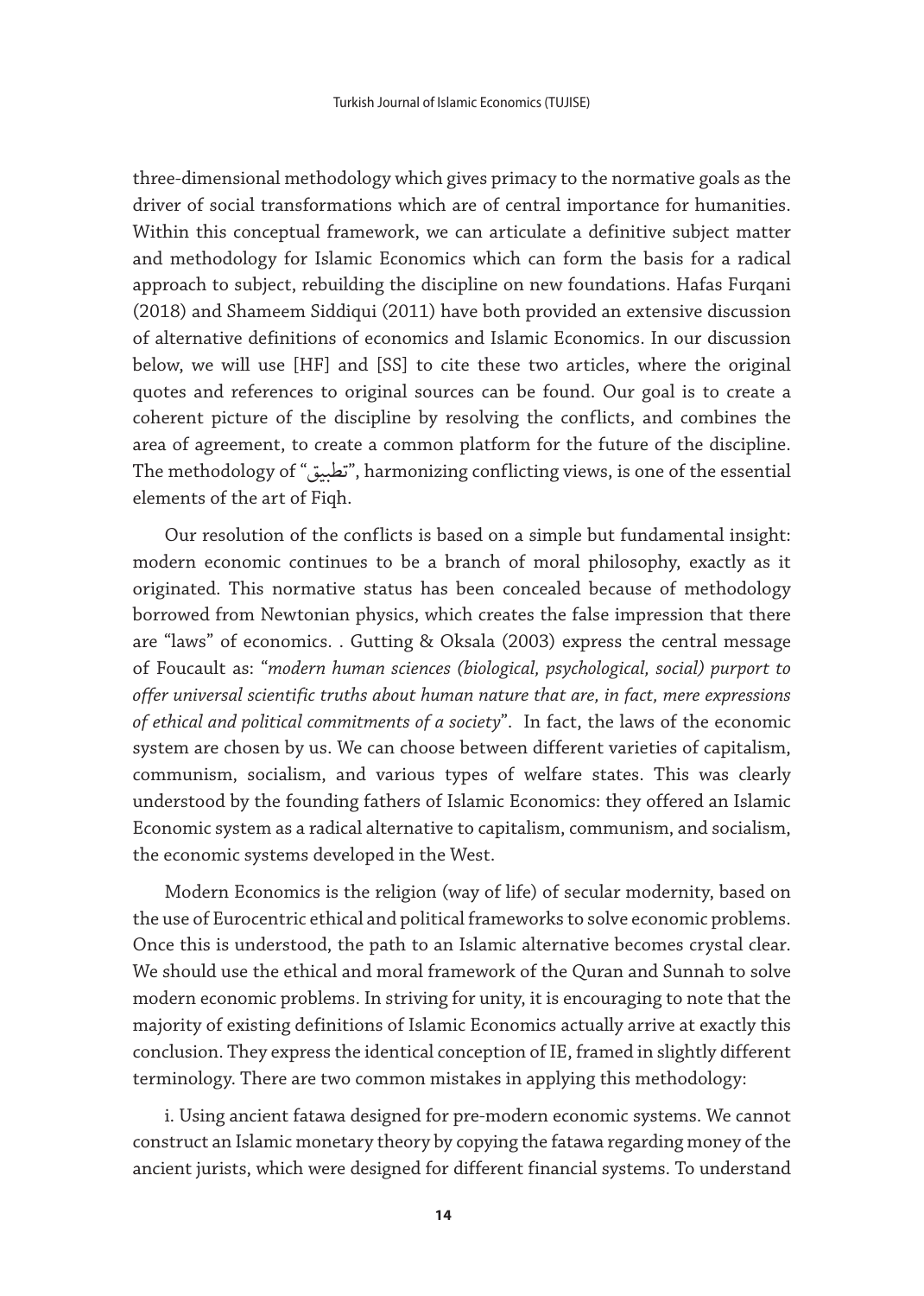the nature of modern money, we must understand the global financial system, and how it evolved under the impact of the Bretton Woods agreement of 1944, the Nixon Shock of 1971, and the financial deregulation which started from the Reagan-Thatcher era. Genuine efforts must be expended to understand the nature of modern financial systems before reasonable and realistic fatawa can be developed for modern economies. The general point is that we cannot cut-and-paste solutions to ancient problems as the solution to modern problems. The Fiqh of Islam provides us with a methodology to search for solutions, not ready-made solutions.

ii. The opposite mistake is to take modern financial systems, together with their underlying Western financial theories, as givens. Then the "Ijtihad" goes in the direction of discovering how to match fatawa to modern finance – something has been termed "financial engineering". Instead of Islamizing modern finance, we end up Westernizing Islam. This mistake emerges from not recognizing Eurocentric Economics as a religion. Then we take the Fiqh of the West as the solution to modern economic problems and strive to update ancient Fiqh to match Eurocentric fiqh based on radically different ethical foundations.

The modern era poses genuinely new problems of a kind which have not been faced before in the history of the Islamic Civilization. Genuinely new alternatives to modern institutional structures must be found. As an illustration, consider the institution of Waqf. Even though the concept of WAQF must be an essential part of any Islamic financial solution, the shape and form of the WAQF must be adapted to modern requirements. Similarly, modern forms of banking and finance have no parallel in Islamic history. Developing genuine alternatives requires creative exploration of alternatives; see "Building Genuine Financial Institutions" (Zaman 2015b) and "A New Vision for Islamic Banking" (Zaman 2020) for some ideas on how this may be done. The important point here is that the relevant experience and knowledge required to construct such alternatives will emerge in the process of the struggle for change.

## Applying Ancient Fiqh Methodology to Solve Modern Problems

After the discussion of general consideration in the previous section, we turn to specific definitions. As we will see, the vast majority of definitions are in conceptual agreement, although there are differences in phraseology and emphasis on different aspects and dimensions of the topic. Our first seven definitions all express the same central insight: we should apply Islamic solutions derived from our rich intellectual tradition of Fiqh, based on the Quran and the Sunnah, to the solution of modern economic problems. This is what we take as the consensus view of Islamic Economics in the rest of this paper.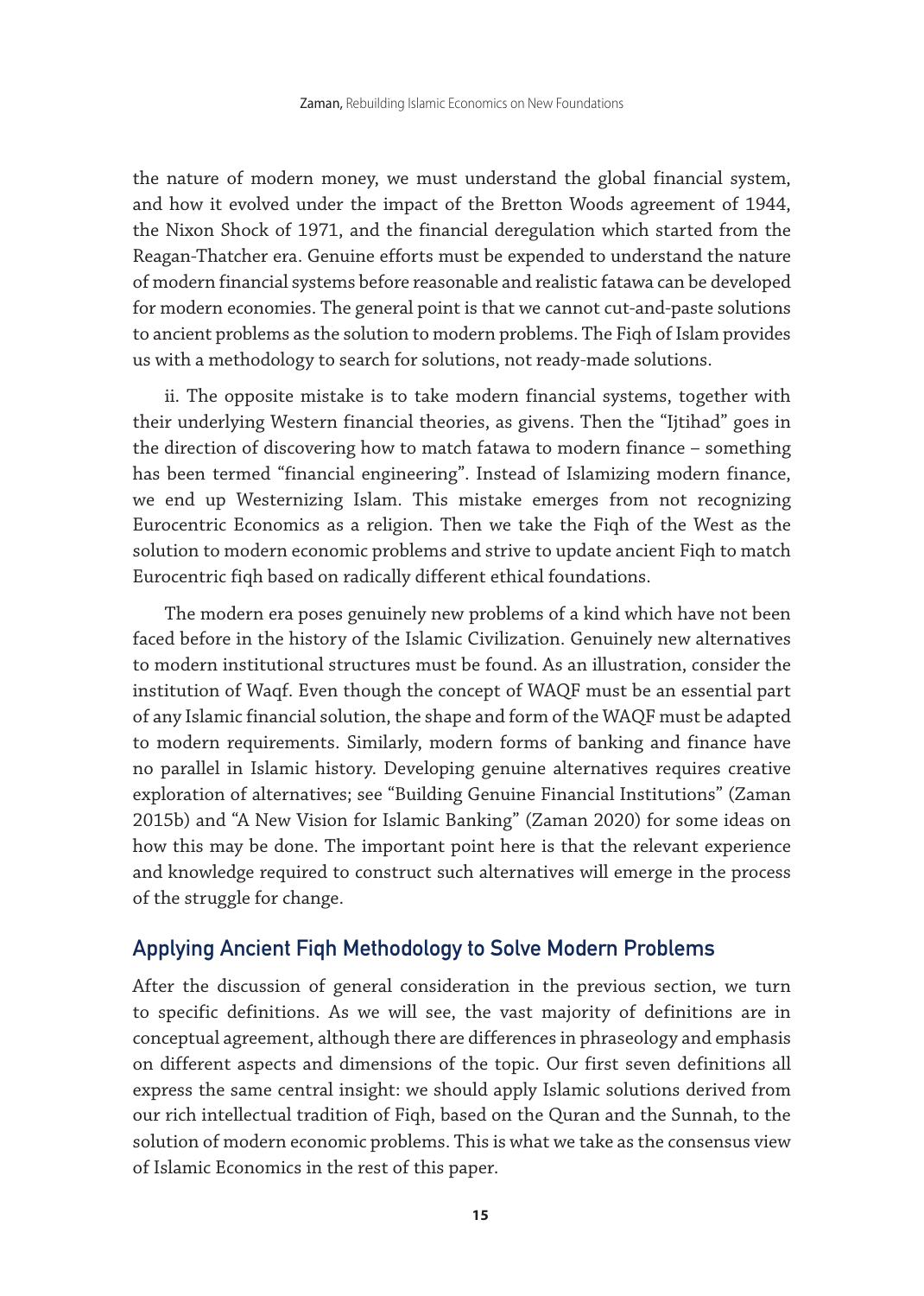1. Baqir al-Sadr [HF]: Islamic economics is the *way Islam prefers to follow* in the pursuit of its economic life and in the solution of its practical economic problems in line with its concept of justice.

2. Khurshid Ahmad [HF]: Islamic economics is a systematic effort to try to understand the economic problem and man's behaviour in relation to the problem *from an Islamic perspective*.

3. Hasanuzzaman [HF]: Islamic economics is *the knowledge and application of injunctions and rules of the sharī'ah (Divine Islamic law)* that prevents injustice in the acquisition and disposal of material resources in order to provide satisfaction of human beings and enable them to perform their obligations to Allah and the society.

4. Muhammad Abdullah Al-Arabi [HF]: Islamic economics is *a set of principles*  derived from the *Qur'an* and *Sunnah* and constructs the economics based on those principles according to times and places.

5. Muhammad Ali Taskhiri [HF]: Islamic economics is a way which *Islam prescribes for individual and social behaviour* in the economic field and examines Islam's rules in this area.

6. Mohamed Aslam Haneef [HF]: Islamic economics is an approach to interpreting and *solving man's economic problems based on* the values, norms, laws and institutions found in, and derived from, *the sources of knowledge in Islam*.

7. Asad Zaman [HF]: Islamic economics is the effort/struggle to *implement the orders of Allah pertaining to economic affairs* in our individual lives (Micro), in our communities (Meso), and at the level of Ummah (Macro).

Collectively, these definitions convey the idea that we need to use the knowledge of the Shari'ah to guide behavior of individuals and communities, and to create institutions and laws, adapted to the needs of modern society. Asutay (2016) provides a definition of the Islamic moral economy which is perfectly aligned with above definitions, but goes deeper into the philosophical and historical background which necessitates this development at this time:

8. Asutay, M. (2016): Islamic political/moral economy … is a… social movement which aims at rescuing labour, land and capital from commodification to create a re-embedded economy and society by essentialising the Islamic values of social justice, human and economic developmentalism, sustainable economy and society, by considering to create an Islamic system of economics (as opposed to Islamic economic system) to produce a moral economy.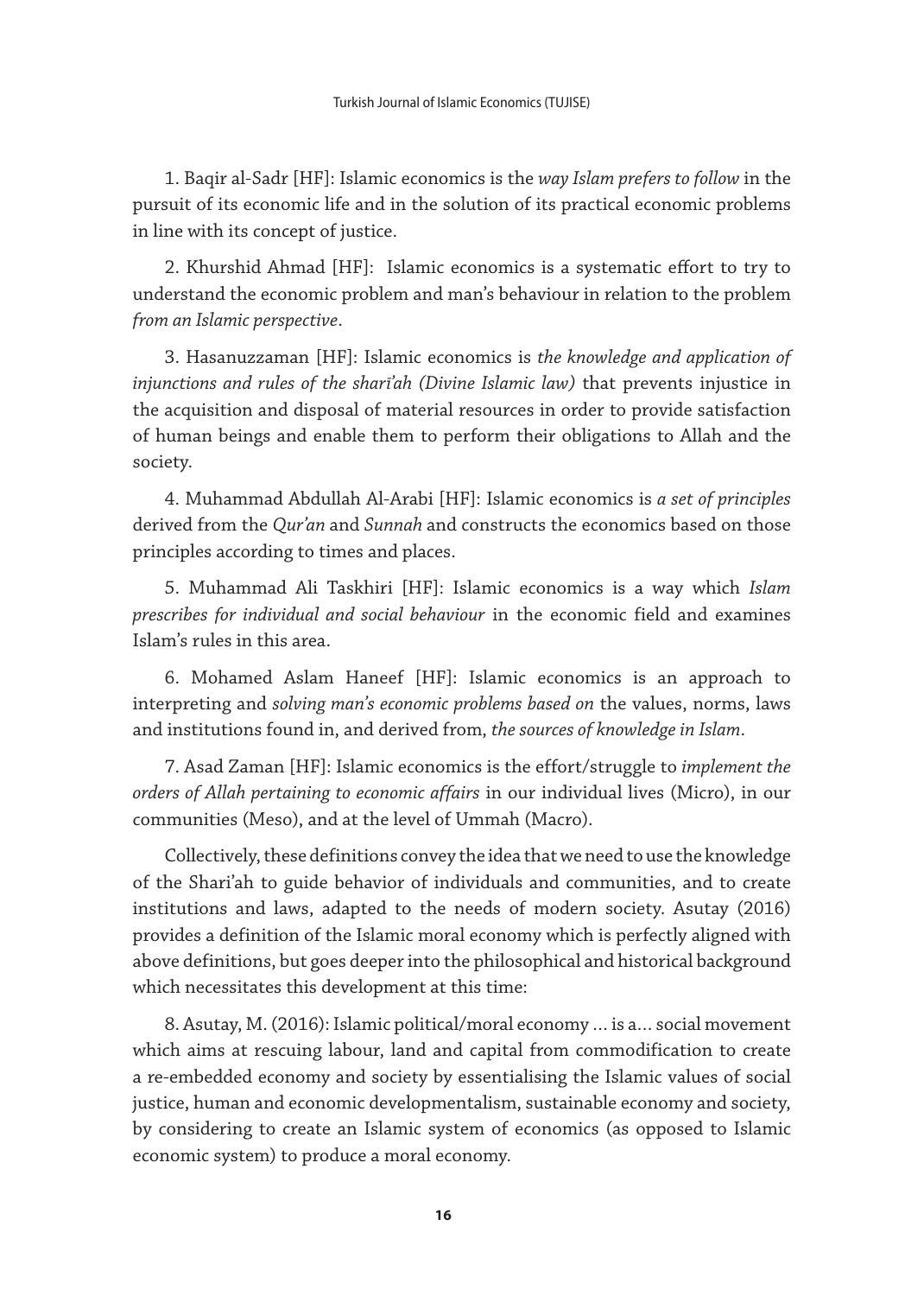This definition recognizes that modern market economic is based on the commodification of labor, land, and capital, and creates vast amount of oppression, exploitation and injustice. Thus, the move to an Islamic economy will require reversing these changes which occurred in the process of the Great Transformation of European society. All eight of these definitions recognize that conventional economics is a branch of moral philosophy imbued with secular modern values of competition, greed, hedonism, and individualism. An Islamic moral economy must be built on the diametrically opposite values of cooperation, generosity, brotherhood, and social responsibility, as dictated by the Quran and the Sunnah.

# Ideal Muslims & Ideal Islamic Societies

The group of definitions above take Islamic Economics to be about finding Islamic solutions to problems faced by ordinary (imperfect) Muslims living in modern societies. The next set of five definitions talk about ideal Muslim societies and ideal Muslim behavior:

9. Gamal Eldin Attia [HF]: Islamic economics is an economy that governs a society which is ordered in accordance with Islamic teachings; the institutions of such a society operate based on true Islamic principles, while its individual members believe in Islamic values and, in their daily lives, tread the straight Islamic path.

10. Ibrahim al-Turki [HF]: Islamic economics is a social science which studies the economic problem of the society who practices Islamic values

11. A. Mannan [HF]: Islamic economics as a social science which studies the economic problems of people imbued with the values of Islam.

12. Metwally [HF]: Islamic economics is the study of the economic behaviour of the true Muslims in a society which adheres to the Islamic doctrines derived from the Qur'an, Sunnah, Ijmā' and Qiyās.

13. Ahmad, Ziauddin (1991): Describes the ideal goals of an Islamic state with an Islamic government with ideal Muslims in the positions of power. The goal of policy is the implementation and actualization human dignity, Islamic morality, adherence to the Shari'ah, and the provision of the basic and minimum needs of all those who make up the membership or the Islamic society.

How can we harmonize these five definitions with the first eight? When we talk about behavior of true Muslims in ideal Islamic societies, this can only refer to the times of our Prophet Mohammed SAW. In Islam, an ideal Muslim society and true Muslim behavior is not an abstraction about some Platonic world of ideals. Rather, it refers to actual life in Mecca and Madina in the time of the Prophet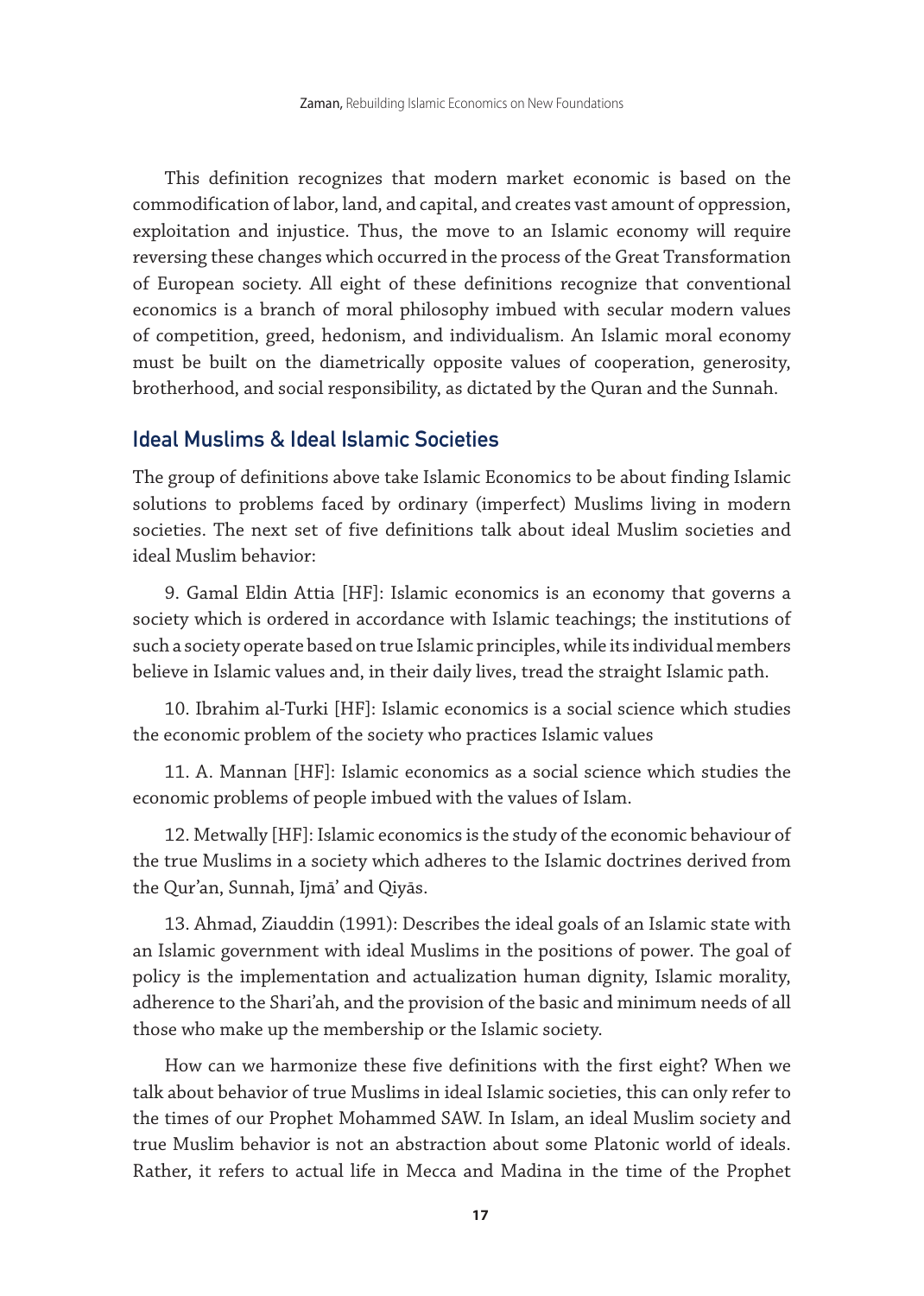and the rightly-guided Khalifas. The economic study of this period is the source material for the Fiqh, and the basis of the rules which we must apply to the solution of our modern problems. The above five definitions refer to what must be the first step in any study of Islamic Economics: the study of the ground rules for economic institutions and behavior in the era illuminated directly by the light of Islam. The second step is to apply this knowledge to modern societies, as already discussed in the context of the first eight definitions. Obviously, any study of ideal Muslims and ideal Islamic societies can be of no value unless it is used to guide our actions in the present. Thus, the above five definitions are also in harmony with the first eight; they merely emphasize the first step in a two-step approach to the development of Islamic Economics.

# Real Muslims in Modern Societies

Instead of referring to ideal Muslims, the next two definitions refer to 'representative Muslims' without specifying whether ideal behavior or actual behavior is meant:

14. Muhammad Arif [HF]: Islamic economics is the study of Muslim's behaviour who organizes the resources, which are a trust, to achieve falāh

15. Naqvi [HF]: Islamic economics is a study of the representative Muslim's behaviour in a modern Muslim society.

This is aligned with the tradition going back to J. S. Mill (1844) which regards economics as being based on the laws of human behavior. If we interpret "study of Muslim behavior" to mean the study of actual behavior of Muslims in comparison with the ideal behavior according to Islamic principles, these two definitions are also aligned with the first twelve. If we consider that human behavior is regulated by social, political, institutional, and legal structures of society, then we can also bring in these dimensions, which are currently missing from the above definitions. With these modifications, the above two definitions are also in harmony with the first thirteen.

# Production, Distribution, Consumption

Production, distribution and consumption are central economic activities of any society. Of course, these can be arranged in a wide variety of different ways. In modern societies, we have capitalist, communist, socialist, welfare states, and other models as well. All of these offer their own distinctive modes for production, distribution and consumption of goods. The founders of Islamic Economics offered visions of an Islamic alternative, founded on the fiqh of Islam, as practiced by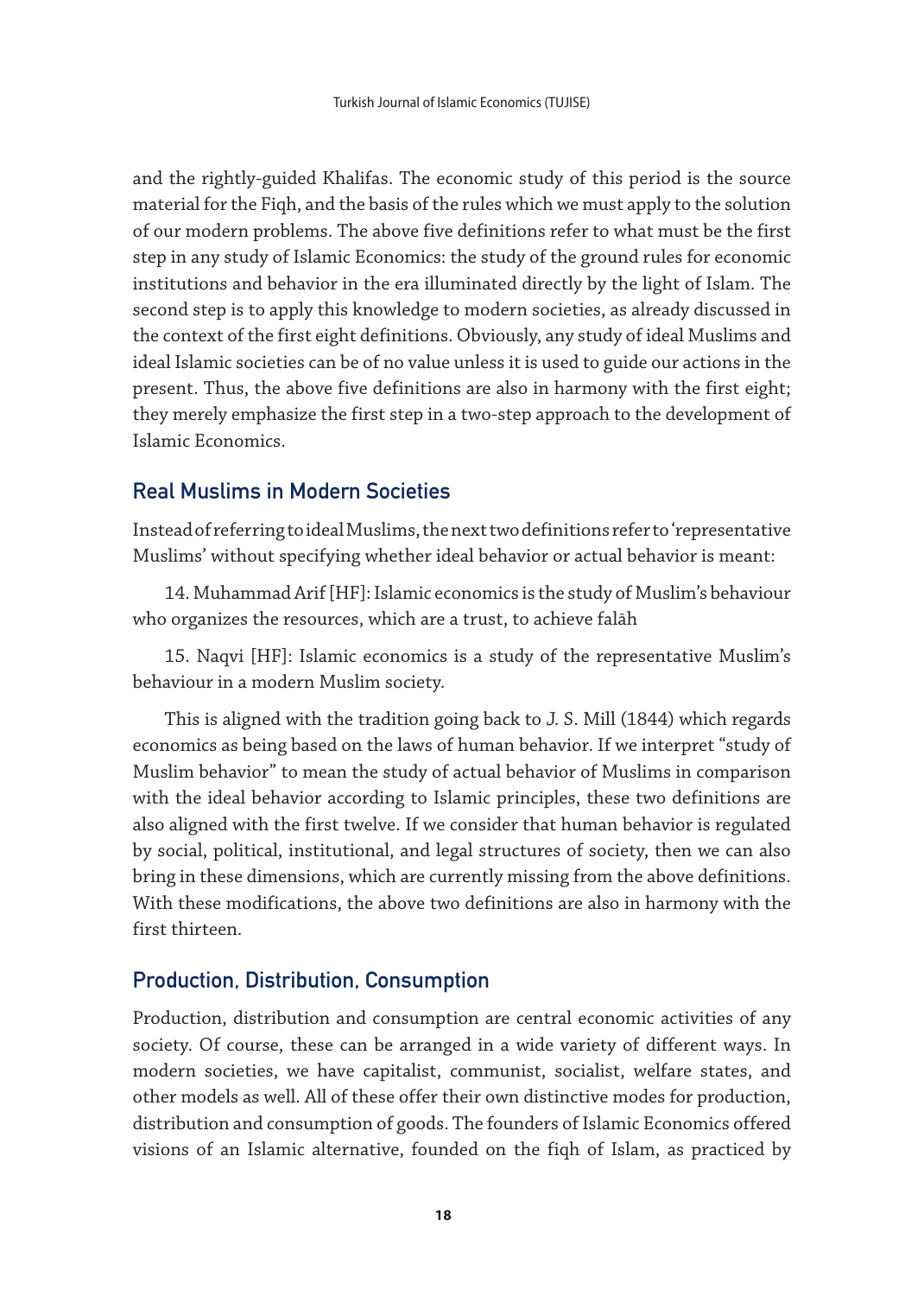the Islamic Civilization for a thousand years. References are provided in "Islamic Economics: A Survey of the Literature" by Zaman (2008, Section 2.1 The Birth of Islamic Economics). Many of the classical economists used this framework of production, distribution, and consumption, to characterize economic systems. The next four definitions follow this tradition:

16. Anjum [HF]: Islamic economics is a scientific discipline concerned with the theoretico-empirical analysis of the known economic realities and future economic possibilities, in the light of exploitation-free Islamic principles, in order to explore the most effective means of enhancing production, its equitable distribution and balanced consumption from the point of view of relieving economic hardships, facilitating and beautifying human life for the peace, prosperity and development of all human beings.

17. M.A. Mannan [HF]: Islamic economics is a composite social science which studies the problems of production, distribution and consumption through integrative system of exchange and transfer over time and their social and moral consequences in the light of Islamic rationalism.

18. Shameem Siddiqui [SS]: Economics is the study of how people in a society, individually and collectively, organize or could organize different aspects of production and distribution of goods and services, and allocate given resources at hand for current and future wellbeing of its people, influenced by the views held by different segments of the society about various aspects of human life. Islamic economics is then, simply, to study economics from an Islamic perspective.

19. Zaim [HF]: Islamic economics is a systematic effort to study the economic problem and man's behavior from an Islamic perspective. It is also an effort to develop a scientific framework for theoretical understanding, as well as to design appropriate institutions and policies pertaining to the processes of production, distribution, and consumption, that will enable optimal satisfaction of human needs, enabling man to serve higher ideals in life.

These definitions do not specify the economic system within which we should study "production, distribution, and consumption". However, all four authors agree that we should study these activities from an Islamic perspective. The Islamic perspective is radically different from the capitalist one. Islam encourage us to fulfill our own basic needs. Furthermore, it creates collective responsibility for the society to take care of the basic needs of all members of society. Also, it prohibits "Israf" and "Tabzeer" – excessive, wasteful, and luxurious consumption. Note the dramatic conflict with neoclassical economic theory which urges the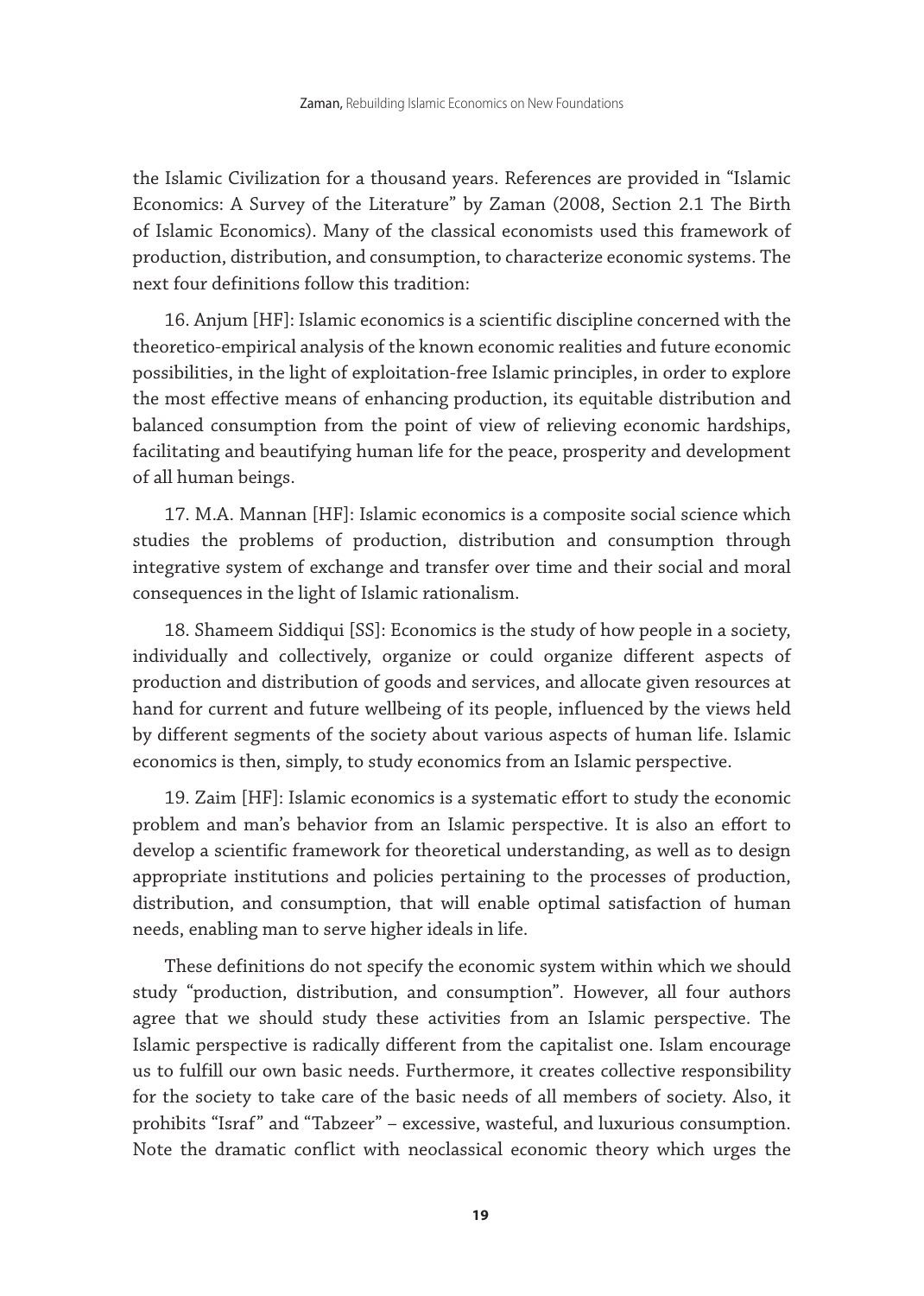rational consumer to maximize lifetime pleasure from consumption, and does not distinguish between needs and wants. The necessity of encouraging massive consumption of luxuries arises because the production system of capitalism result in massive surplus production – far in excess of the needs of the society. The capitalist system is driven by profits, so the surplus must be marketed by creating a consumer society, where the masses are taught that the goal of life is excess consumption. Thus, the capitalist system is driven by overproduction, overconsumption, and unjust distribution. That is, the rich buy \$20,000 alligator skin briefcases, while millions of children are malnourished in their neighborhood, in stark violation of Islamic principles. Production and purchase of \$250,000 Gucci leather belts would be prohibited in an Islamic economy:

#### **Figure 1**

*Gucci Stuart Hughes Belt – Price \$250,000*



Source: (https://luxatic.com/the-10-most-expensive-gucci-items-ever-sold/)

Thus, we can take these three definitions to enrich the general principles of applying Islamic fiqh by focusing on the key areas of production, distribution, and consumption. Applying Islamic principles would lead to curbing of wasteful consumption and production, and also move towards justice in distribution, by ensuring production of goods and services to meet the basic needs for all members of society. This would create an economic system radically different from capitalism. These three definitions are in harmony with the first dozen, and show us specific details about how to apply Islamic principles to rebuilding Islamic societies.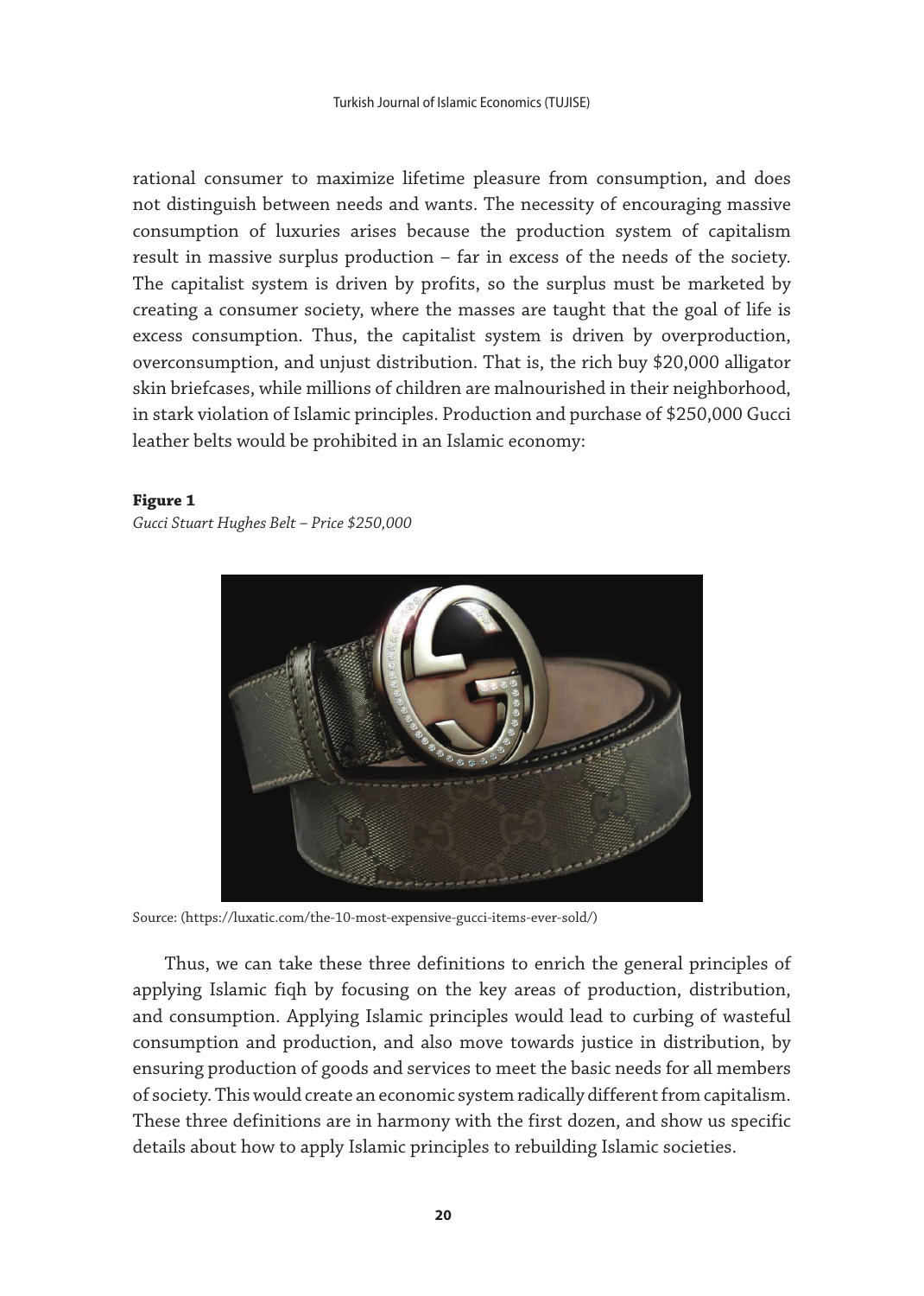# Falah, Welfare, and Scarcity

We have argued earlier that "scarcity" is an illusion. Global military spending is around \$2 Trillion. Only about 25% of this money would be sufficient to eliminate poverty from the planet. We do not lack resources to take care of the basic needs of all of humanity; we just need to scale back on military expenditures by a modest amount. Scarcity is promoted as the fundamental problem because it serves the interests of the super-rich. The top 10 richest people on the planet have wealth in excess of \$1.2 Trillion. A 50% tax on their wealth (which is far in excess of what they could conceivably use), would be sufficient to wipe out poverty. Islam teaches us that the poor have a right in the wealth of the rich. To avoid the re-distribution that would reduce their wealth and power, the super-rich tell us that it is lack of resources which creates poverty. The solution would then lie in economic growth, to increase resources. But the data shows that the additional income generated by additional production ends up in the hands of 0.01%, and there is no trickle-down. Since the 1980's, the wealth share of the super-rich has been rising much faster than the growth rates. Every crisis, whether the Global Financial Crisis, or the Corona Crisis, adds greatly to the wealth of the super-rich, while impoverishing the rest. If we could eliminate extravagant spending, or simply get the rich to acknowledge the rights of the poor in their wealth, this would be sufficient to eliminate hunger on the planet. Alternatively, if we could achieve peace on the planet, the reduced war budget would be more than enough to eliminate scarcity.

The following graph tells us where the wealth generated by growth, motivated by eliminating scarcity, goes:

#### **Figure 2**



*Rising Income Shares of the top 0.01%*

Source: (https://northwest.education/insights/economics/never-mind-the-1-percent)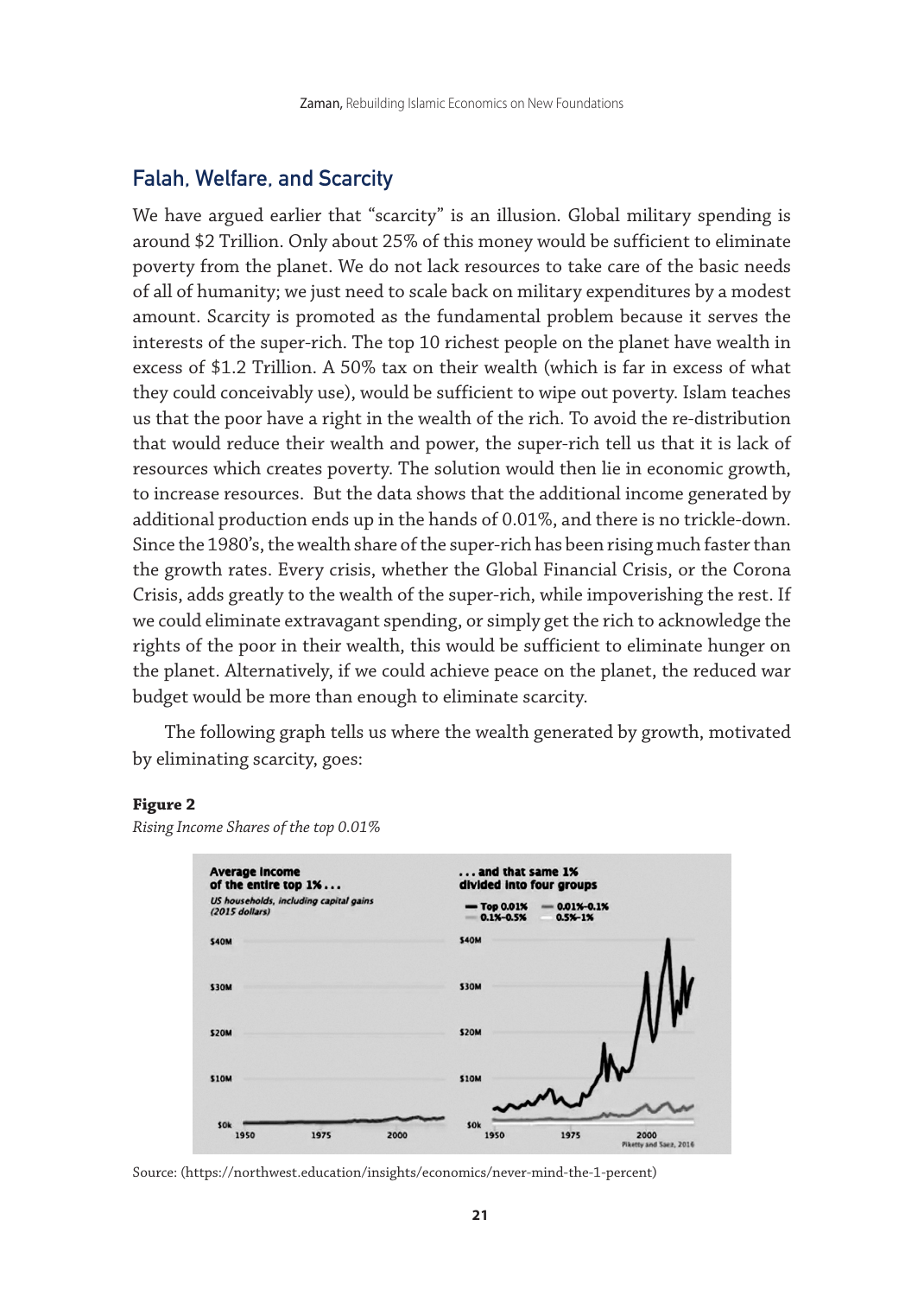The shares of the top 0.01% have been increasing rapidly, even in comparison with the top 1%. If we look the income classes in the population as a whole, we find that the bottom 50% share has been declining:

#### **Figure 3**

*Disappearing wealth share of bottom 50%*



Source: (https://equitablegrowth.org/eight-graphs-that-tell-the-story-of-u-s-economic-inequality/)

Thus "scarcity" as the problem, and "growth" as the solution only enriches the super-rich, and prevents us from paying attention to the Quranic solution, which is to recognize the rights of the poor in the wealth of the rich. With this explanation of scarcity in mind, we now look at two definitions based on falah:

20. Zubair Hasan [HF]: Islamic economics is the subject that studies human behavior in relation to multiplicity of wants and scarcity of resources with alternative uses so as to maximize *falah* that is the wellbeing both in the present world and in the hereafter.

21. M. Akram Khan [HF]: Islamic economics aims at the study of human falāh achieved by organizing the resources of earth on the basis of cooperation and participation.

Since the concept of falah, and how it can be achieved, can only be understood in light of the Quran and Sunnah, the definition of Zubair Hassan is aligned with earlier definitions. However, it uses the terminology of "wants" and "scarcity"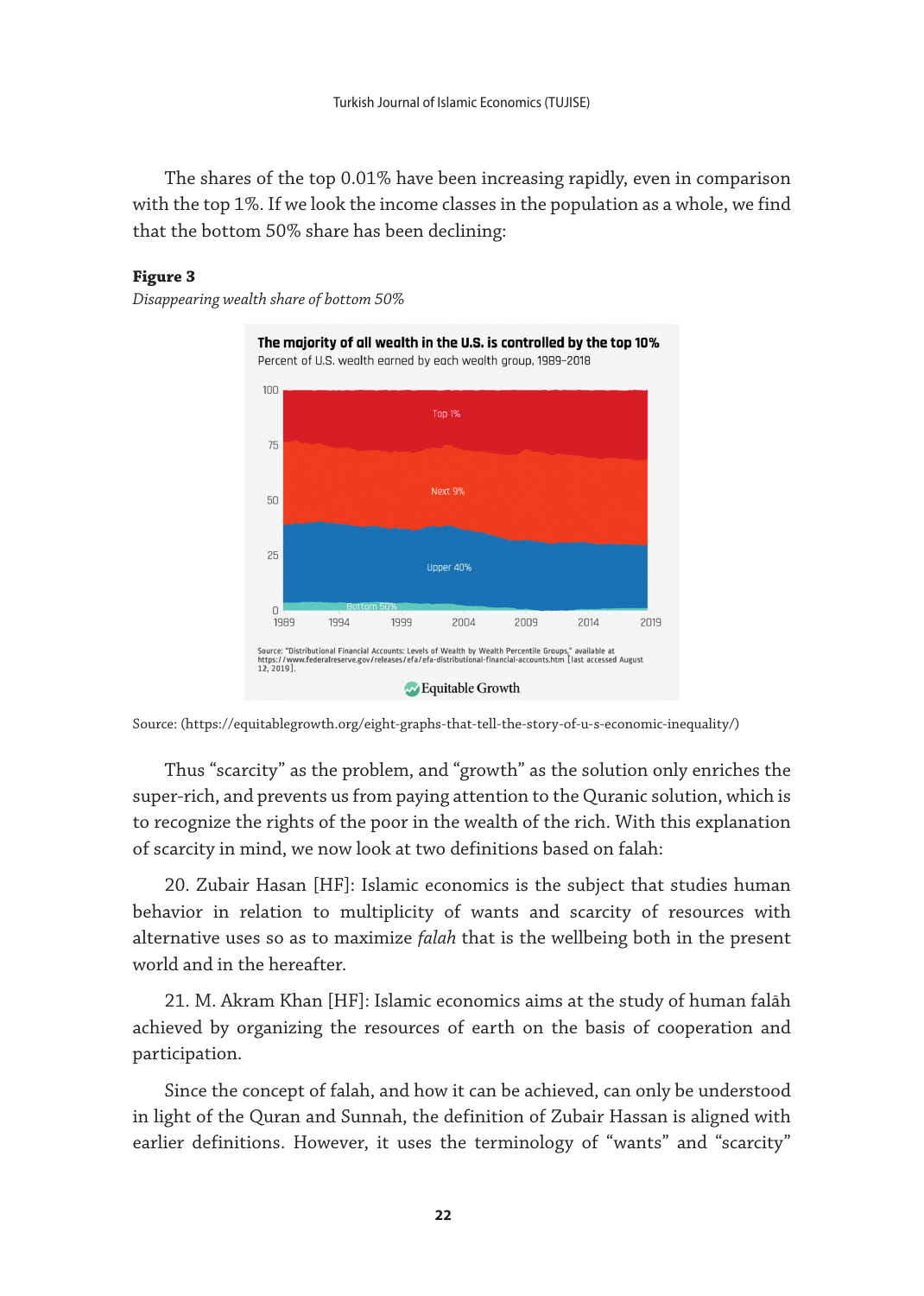which are in conflict with Islamic ideals. As discussed earlier, scarcity arises when the "wants" of the billionaires are put on par with the "needs" of the hungry for food. We can rectify the definition by saying the "IE … studies human behavior … to maximize falah" omitting mention of wants and scarcity. The definition is limited by its focus on human behavior, while IE would also cover institutions, laws, and other related dimension of an Islamic society, constructed on the foundations of the Quran and Sunnah.

The definition of Akram Khan can be taken as a corrected and improved version of Zubair Hasan. It also focuses on falah, but has no mention of "wants" or scarcity. In addition, it adds the crucial elements of cooperation and participation, which are very much aligned with the Islamic spirit, and opposed to the capitalist concepts of competition and individualism. It is also not restricted to "human behavior"; rather it asks about how falah can be achieved, which would involve all dimensions of individual, social, economic, political, and institutional. Thus, we can accept this as a correct definition of Islamic economics, aligned with the first fifteen.

# Basic Needs

The Quran puts a lot of emphasis on the feeding of the poor. From an Islamic perspective, making sure that basic needs of everyone in the society are met, has much greater priority than the accumulation of wealth. This point is argued in detail in Zaman, (28 Feb 2015a). Many have the mistaken idea – coming from the scarcity perspective – that we must accumulate wealth in order to feed the poor. As we have seen earlier, this is an illusion. There are already enough resources to feed everyone – the problem is not to get more resources, but to redistribute existing resources equitably. With this background in mind, we present the next two definitions, which make 'the fulfillment of needs' the fundamental principle of Islamic Economics:

22. Al-Masry [HF]: Islamic economics is a study of scarce resources and their development in order to fulfil the needs of human beings according to Islamic rules.

23. Ghanim [HF]: Islamic economics is a science that studies how to fulfill human's needs, individually and collectively, by utilizing the resources, based on the Islamic frameworks and principles.

Ghanim and Al-Masry focus on fulfilment of needs of human beings. Ghanim does not mention scarcity. If we omit "scarce" resources from Al-Masry, we arrive at a partial and specialized, but valid, conception of Islamic Economics. In this conception, IE is concerned with fulfilling material needs so as to provide human beings with the space and opportunity to pursue higher goals. This can indeed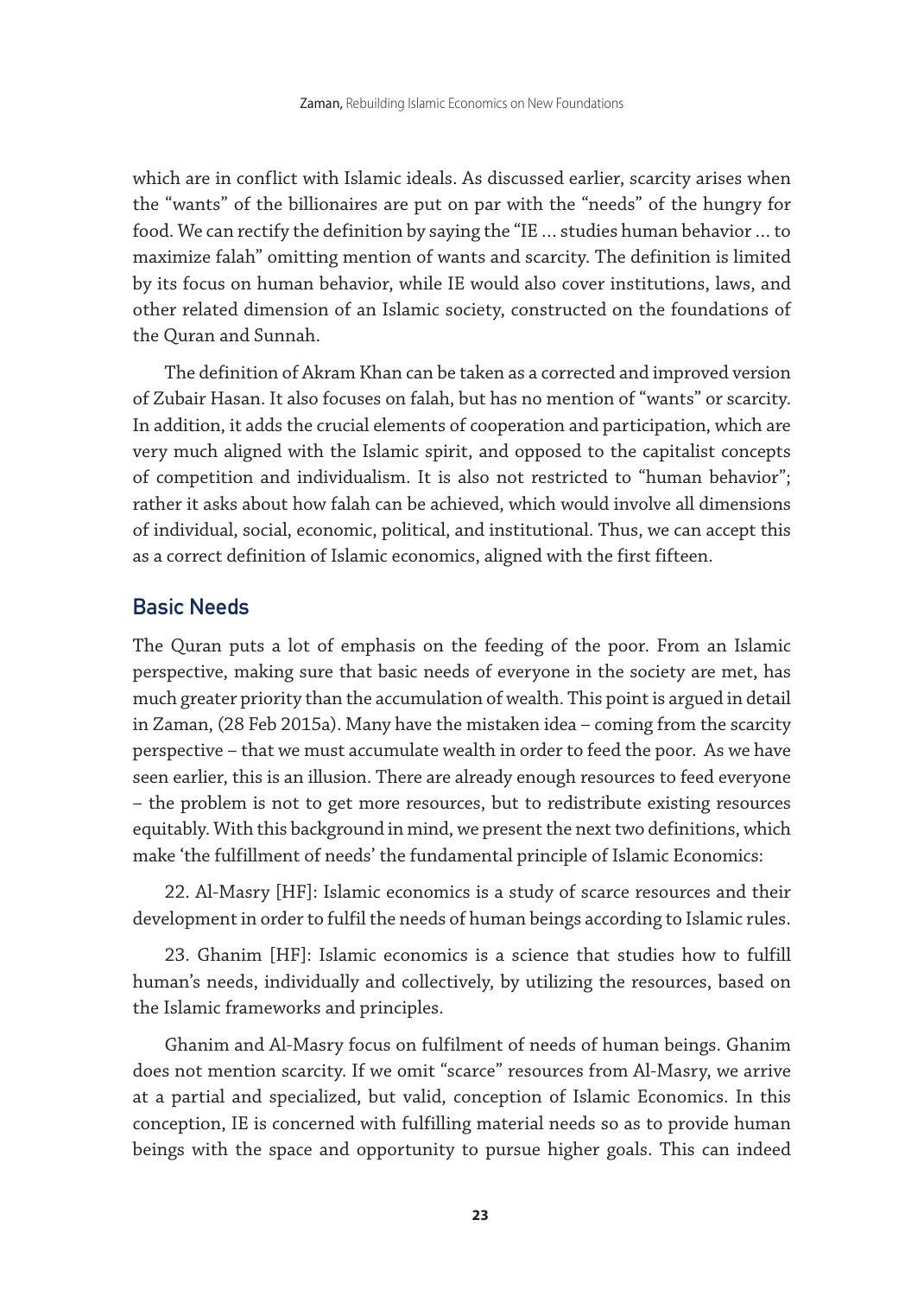be a useful and important branch of IE, while leaving room open for many other branches in other dimensions. Just as conventional economics has many branches – micro, macro, industrial organization, monetary trade, etc. etc. – fulfillment of basic needs would be one of the important branches of Islamic Economics.

# Islamic Socialism

The definition of Masudul Alam Choudhury, as presented by Hafas Furqani, is so broad that it could cover anything at all. Nonetheless, being firmly grounded in an Islamic value system, it is in harmony with the central definitions of Islamic Economics already presented earlier:

24. Masudul Alam Choudhury [HF]: Islamic economics is the sum total of historical, empirical, and theoretical studies that analyze the human and the societal wants in the light of an integrated Islamic value system.

Fortunately, we can get deeper insight into Choudhury's desired definition for Islamic Economics from his paper entitled "Principles of Islamic Economics" (Choudhury 1982). In this paper, he formulates three central principles for Islamic Economics:

1) The principle of Tawheed and Brotherhood links up our duties to men with our duties to God. In more practical terms the essence of Tawheed and Brotherhood lies in equality and cooperation.

2) The second basic principle of Islamic economics is that of work and labour compensation for work performed.

3) The Principle of Distributional Equity: The third major principle of Islamic economics is the right of society to redistribute private property.

A brief historical sketch is necessary to explain how closely the above three points are connected with Marxism. Because of the atheism of the communist states, Muslim thinkers generally rejected Marxist theory without much attention to details. In fact, Marx's vision of a classless society, where needs of everyone are provided for, is strongly aligned with Islamic conceptions. This Marxist vision matches the first principle of Choudhury. According to Marx, inequality and exploitation of laborers resulted from the power capitalists acquired due to their ownership of the means of production. His solution was to eliminate private ownership of capital. The second and third principles of Choudhury are strongly aligned with the Marxist diagnosis and solution to the problem of injustice of capitalism. The third point above is central to Marxist theory. History is driven by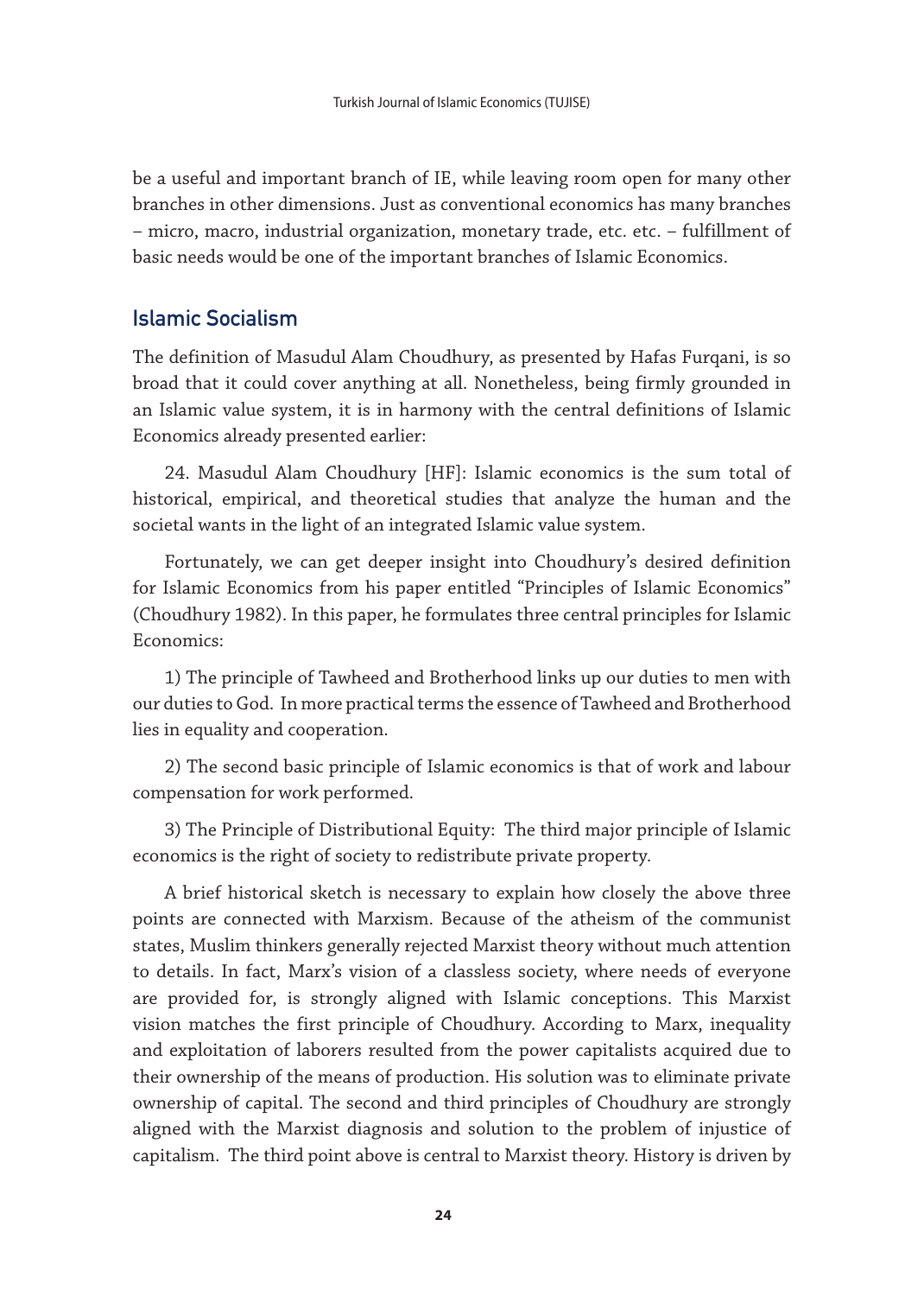class struggle, and the power of classes depends on their property, so redistribution is an essential tool for equity. Similarly, guaranteeing equitable wages is essential to ending the exploitation of laborers by capitalists.

From an Islamic perspective, both of the points 2 and 3 are acceptable, but not central. Instead of 2, one would prefer to ensure that *all earnings should be halal*, whether it is wages of the laborers, earning of the capitalists, or any other type of earning. When we create a society based on brotherhood, love, and social responsibility, class struggle is eliminated. Thus, property redistribution, central to Marxist theory, is not-so-central in Islamic societies. Pragmatically speaking, the spread of capitalism by colonization throughout the Islamic civilization, has created greater importance for Marxist theory as a counter to capitalist thought. Although they have been few in number, Islamic Marxist thinkers have played an important role in post-colonial history in the Islamic world. Thus, Choudhury's version is acceptable as a branch of Islamic Economics which provides a counter to capitalist tendencies.

# Secular Definitions of IE

The following principle would command consensus, among Muslims and non-Muslim scholars: *an "Islamic" field of knowledge must accept the Quran and Sunnah as the final authority on any dispute*. This is just part of the meaning of "Islamic" that the term refers to the final message of God to mankind, embodied in the form of the Quran, and personified in the character of our Prophet Mohammad SAW. The next five definitions fail to qualify as "Islamic" on this simple ground.

25. M. Umer Chapra (2000, p. 125): Islamic economics is a branch of knowledge which helps realize human well-being through an allocation and distribution of scarce resources that is in conformity with the maqāṣid, without unduly curbing individual freedom, creating continued macroeconomic and ecological imbalances, or weakening family and solidarity of moral fibre of the society.

26. Monzer Kahf [HF]: Islamic economics is the study of economic behavior of men and women, as individual economic agents, and as communities and collective entities.

27. M. Fahim Khan (2015): Islamic economics is a study of human behaviour relating to the attainment of material requisites of wellbeing.

None of these three definitions make any mention of the Quran and Sunnah as the primary sources of knowledge, the foundation on which all other knowledge rests. As such, they do not qualify as definitions of Islamic Economics. Since Umer Chapra and Monzer Kahf are among the pioneers and leading lights of Islamic Economics, it is worth examining their stance further.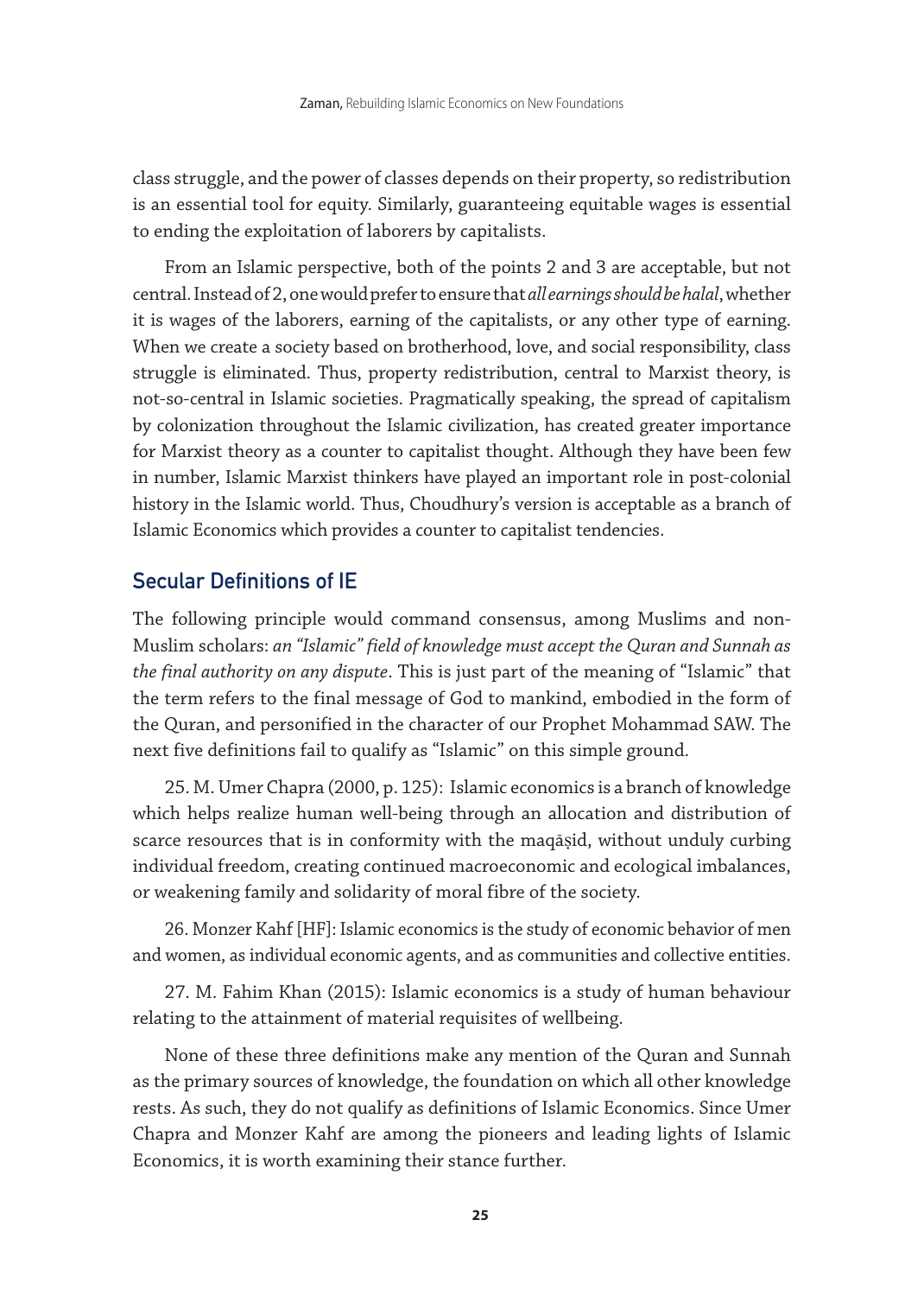In Chapra's definition above, if we replace wellbeing by "falah", and replace Maqasid by the Quran and Sunnah, we will come pretty close to earlier, correct, definitions of Islamic Economics. Chapra is motivated by the desire to appeal to a Western audience. He mentions that the use of the term "Islamic" is a strategy, to get Muslims on board with an essentially secular definition. Zaman (2003) reviews Chapra, and discusses the flaws in this strategy. It is true that if we appeal to Quran and Sunnah as the final authority, we will not be able to attract a secular audience. However, by not acknowledging the Quran and Sunnah as the final authority, we lose touch with the roots of Islam, and the possibility of building a genuine alternative to conventional economics.

Since Kahf deliberately avoids references to the sources of Islamic knowledge, his definition of Islamic Economics is similarly unacceptable. S.A. Siddiqui (2011, Section 5.2) has discussed the idea of Kahf that Islamic Economics should make no mention of "Islam" at length, and provided many arguments against it. To these, I would like to add the following remarks. When the scholars in our intellectual traditions were advancing the frontiers of knowledge, they were the thoughtleaders of the world. They did not need to use the prefix "Islamic" because there was no competition. Today, European intellectuals have invented the "social sciences" based on Eurocentric conceptions of history, but they do not attach the label "Eurocentric" to social science. They automatically assume universal validity of the European historical experience, and impose this conception on the rest of us; see "The Puzzle of Western Social Science" by Zaman (2020) for details and clarification. Similarly, "economics" refers to capitalist economics, and is completely different from Marxist economics. Marxists need to add the term Marxist to clarify that they are not talking about conventional capitalist economics. Because capitalist economics is the dominant and widespread, mainstream economists do not add the adjective "capitalist" to economics. Similarly, when Islamic scholars regain thought-leadership of the globe, we can safely omit "Islamic" as a description of our scholarship; this will automatically be understood. However, at the present time, if we omit the label, our definition will automatically be confused with capitalist economics.

It is important to note that both authors, Umer Chapra and Monzer Kahf, have made significant contributions to the discipline of Islamic Economics for many decades. In rejecting their definitions, we are not rejecting their valuable contributions. However, it is a plain and simple fact that the adjective "Islamic" can only be applied when the Quran and Sunnah are explicitly acknowledged as the primary sources of knowledge. Because they fail to do so, their definitions cannot be correct definitions for "Islamic Economics".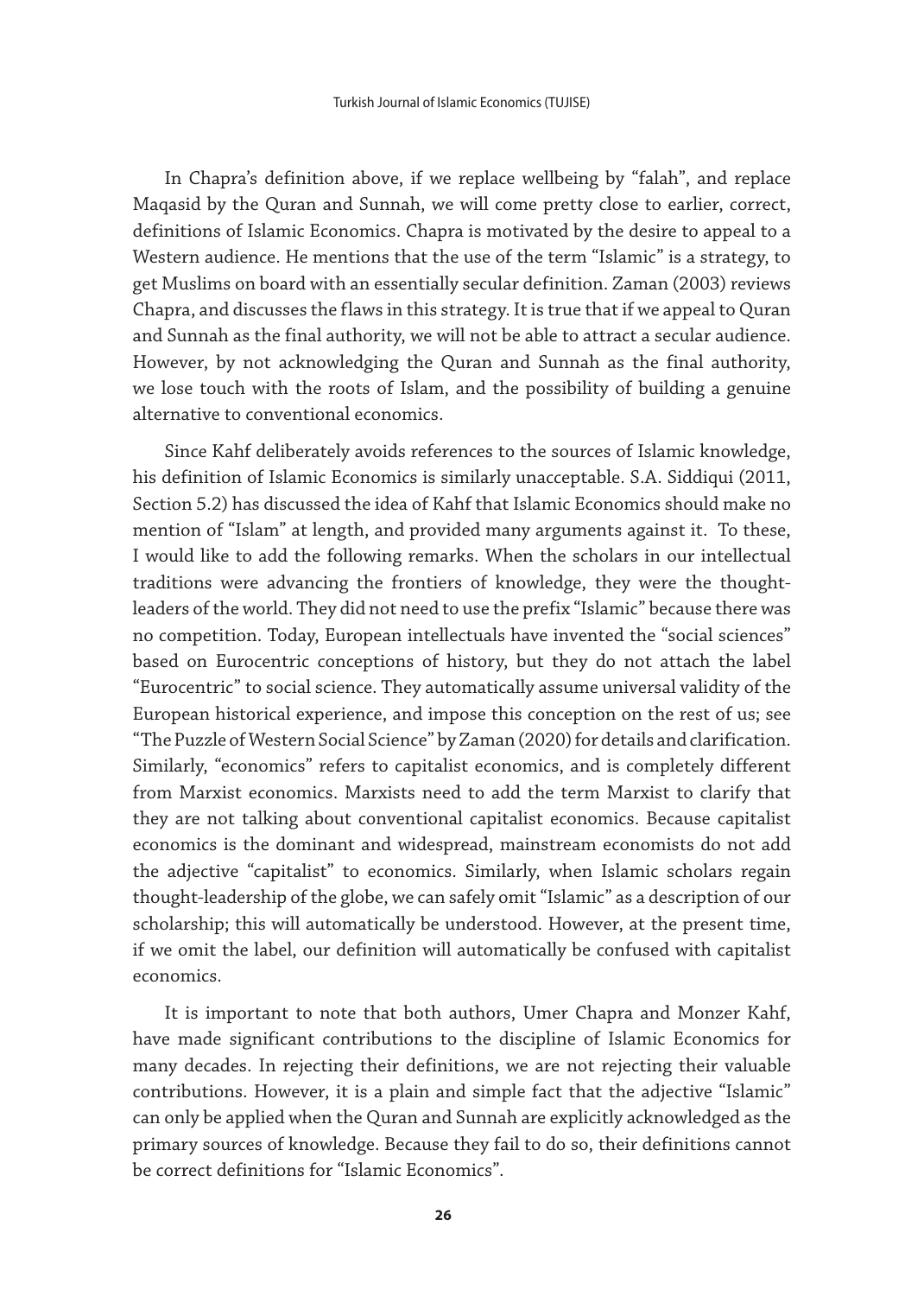The next two "secular" definitions also make no reference to "Islam" and the source materials for Islamic knowledge:

28. Louis Cantori [HF]. Islamic economics is simply an effort to formulate a more human-oriented and society-oriented economics that wants to deny the excessiveness of individualism within the classical economics.

29. Abu Al Makarim [SS] defines Islamic economics as "the science which deals with wealth and its relation to man from the point of view of the realization of justice in all forms of economic activities" (Kahf, 2003, 26, 41)

Louis Cantori would like to temper the excessive individualism of classical economics by creating a more human-oriented and society-oriented economics. This is a fine ambition, but it has no specific tie to "Islam". One could use Buddhist maxims, or Christian social thought, or humanism, or feminist economics, to achieve the same goal. Abu Al Makarim recognizes that the science of wealth created by Adam Smith and followers has created extremes of inequality. He would like a science which provides for the realization of justice in all economic activities. Again, a very useful thought, but: "how to define justice?" From Aristotle to Rawls, many philosophers, and religious traditions, have created their own conceptions of justice. Unless we specify the Quran and Sunnah as the source for our conception of justice, this cannot be considered as a definition of Islamic Economics.

# Concluding Remarks

We can conclude this survey by one last definition. This is a generous definition from one of the pioneers in the field, which makes room for *nearly* all of the definitions above:

30. M. N. Siddiqi (1992): Islamic economics is the Muslim thinkers' response to the economic challenges of their times. In this endeavour they were aided by the Qur'an and the Sunnah as well as by reason and experience.

This definition says that Islamic economics is the response to economic challenges by Muslim thinkers. In such a broad definition, all modern Muslim thought about economics would be covered. To avoid this overly broad definition, M. N. Siddiqui mentions reliance on Quran and Sunnah as an essential part of the definition. This is an agreement with our classifications: the Quran and Sunnah must form the basis and foundation for any Islamic field of knowledge.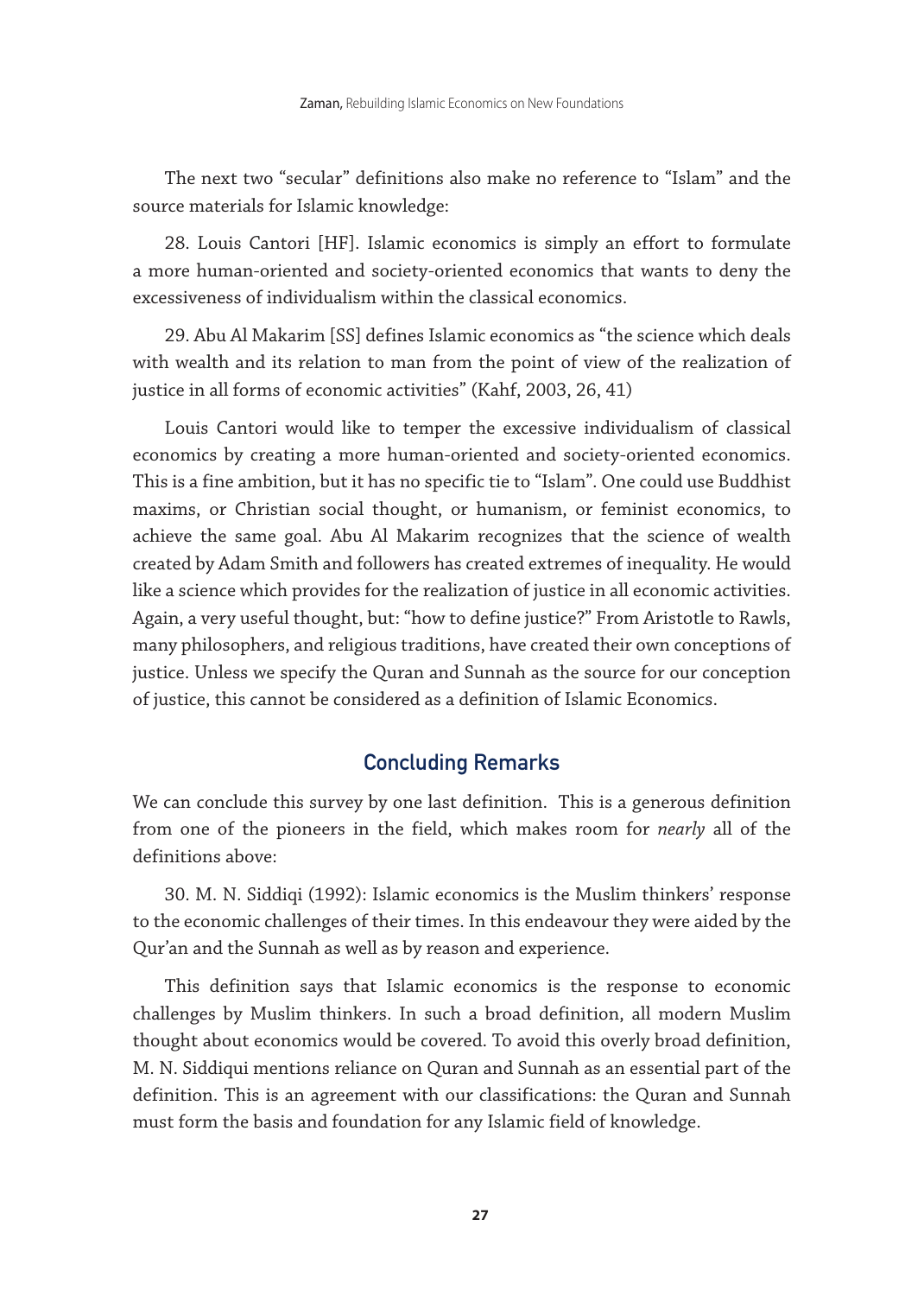To conclude, the essence of our definition is that Islamic Economics is the outcome of attempts to use the methodology of Fiqh, based on Quran and Sunnah, to find new solutions to the modern problems facing humanity today, especially on the economic frontier. Some historical background is needed to understand why this problem has become of central importance to Muslim societies in the early 21<sup>st</sup> Century. The process of European colonization covered 90% of the globe by the early 20<sup>th</sup> Century. This process destroyed indigenous economic, political, and social institutions, and replaced them by institutions adapted to efficient extraction of wealth from the colonies all over the globe. Importantly, global colonization was accompanied by the spread of Eurocentric conceptions of knowledge, which are designed to justify conquest and colonization, and are in conflict with Islamic ideals. The two world wars weakened the European colonizing powers, and opened the path for liberation all over the world. However, the inherited colonial institutional and educational structures designed for exploitation of the people, stayed in place, and remain strong all over the Islamic world.

Islam is not just a philosophy or a belief, it is a way of life embodied by unique institutions. When the institutions of governance, education, health, social welfare, family, community, service-based firms, and many others, were destroyed, Islam became a stranger to the Muslims, as prophesied. Today, all of our social, economic, and political institutions follow European patterns, instead of Islamic ones. Islamic Economics aims to restore the original economic institutional structures of Islamic societies. However, this is not a simple task of copying the institutions from our heritage. Institutions evolve and change in response to changing circumstances. For example, Basel I, Basel II, and Basel III represent attempts to regulate the financial industry in accordance with evolving needs. If Islamic societies had been functioning, the Islamic institutional structures, and the corresponding fiqh, would have changed and evolved over the two or more centuries of change that have taken place since the colonization began. This is why we cannot simply go back to the institutional structures of pre-colonial times. We need the structures that would have evolved from those pre-colonial structures over the period of two centuries of change and development. We have a two-century catch-up job to do, which is why the development of Islamic Economics on a sound basis is a difficult but essential task facing the Ummah today.

May Allah T'aala bless our efforts and struggles, open our hearts to the Noor of His guidance, and guide our struggles towards His pathways.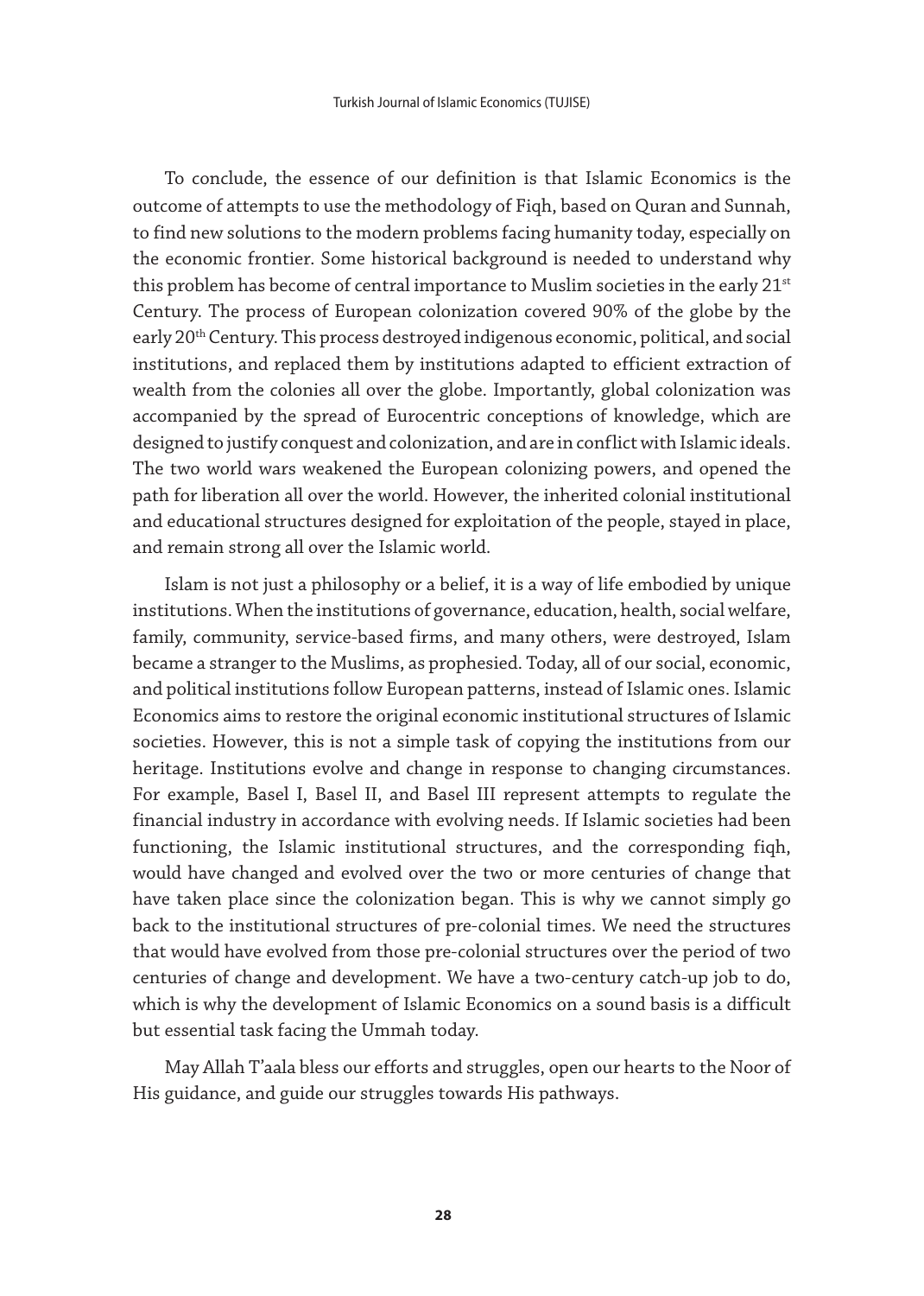## References

- Ahmad, Z. (1991). *Islam, poverty and income distribution: A discussion of the distinctive Islamic approach to eradication of poverty and achievement of an equitable distribution of income and wealth*. Leicester: Islamic Foundation.
- Asutay, M. (2016). Defining and framing Islamic economics as Islamic moral economy: Anattempt to embed public policy in Islamic economics to generate emergence science. *Share Journal of Islamic Economics and Finance, 5*(2). doi: http://dx.doi.org/10.22373/share.v5i2.1241
- Chapra, U. (2000). *The future of economics: An Islamic perspective*. Leicester: The Islamic Foundation.
- Choudhury, M. A. (1982). Principles of Islamic economics. *Islamic Studies, 21*(2), 89-107.
- Cooter, R. & Rappoport, P. (1984). Were the ordinalists wrong about welfare economics? *Journal of Economic Literature*, *22*(2), 507-530.
- Furqani, H. (2018). Defining Islamic economics: Scholars' approach, clarifying the nature, scope and subject-matter of the discipline. *Turkish Journal of Islamic Economics, 5*(2), 69-94. doi: https://dx.doi. org/10.26414/m025
- Hodgson, G. M. (2001). *How economics forgot history: The problem of historical specificity in social science*. London: Routledge.
- Ibn-e-Khaldun. (1958). *The Muqaddimah an introduction to history*. (F. Rosenthal, Trans.). Princeton University Press.
- Manicas, P. T. (1987). *A history and philosophy of the social sciences*. Oxford and New York: Basil Blackwell.
- Mill, J. S. (1844). *Essays on some unsettled questions of political economy* (First ed.). London: John W. Parker
- Raju, C. K. (2015). Functional differential equations 5: Time travel and life. *Physics Education (India), 31*(4), 1-14.. Retrieved from http://www.physedu.in/uploads/publication/21/344/1.-Functional-differentialequations-5-Time-travel-and-life.pdf
- Reuben, J. A. (1996). *The making of the modern university: Intellectual transformation and the marginalization of morality*. University of Chicago Press.
- Siddiqui, S. A. (2011). Defining economics and Islamic economics. *Review of Islamic Economics*, 15(2), 113– 142.
- Tawney, R. H. (1926). *Religion and the rise of Capitalism*. England: Longmans.
- Zaman, A. (2001). [Review of the book The future of economics: An Islamic perspective, by M. U. Chapra]. *Journal of Islamic Studies*, *12*(2), 257–260. doi: 10.1093/jis/12.2.257

\_\_\_\_\_\_\_. (2008). *Islamic Economics: A Survey of the Literature*. University of Birmingham: Religions and Development Research Programme, Working Paper No. 22, SSRN: https://ssrn.com/abstract=1282786

\_\_\_\_\_\_\_. (2009). The origins of Western social sciences. *Journal of Islamic Economics, Banking and Finance, 5*(2), 9-22.

\_\_\_\_\_\_\_. (2010). The rise and fall of the market economy. *Review of Islamic Economics, 14*(2), 123-155, Available at SSRN: https://ssrn.com/abstract=2142803

\_\_\_\_\_\_\_. (2010). Scarcity: East and West. *Journal of Islamic Economics, Banking and Finance*, *6* ( 1 ) , 87-104.

\_\_\_\_\_\_\_. (2012). The normative foundations of scarcity. *Rreal-World Economics Review*, 61, 22-39. http:// www.paecon.net/PAEReview/issue61/ZamanA61.pdf

\_\_\_\_\_\_\_. (2013). Logical positivism and Islamic economics. *International Journal of Economics, Management and Accounting 21*(2), 1-28.

\_\_\_\_\_\_\_. (28 Feb 2015a). Hunger as the primary economic problem. *WEA Commentaries, 5*(2), SSRN: https:// ssrn.com/abstract=2571779